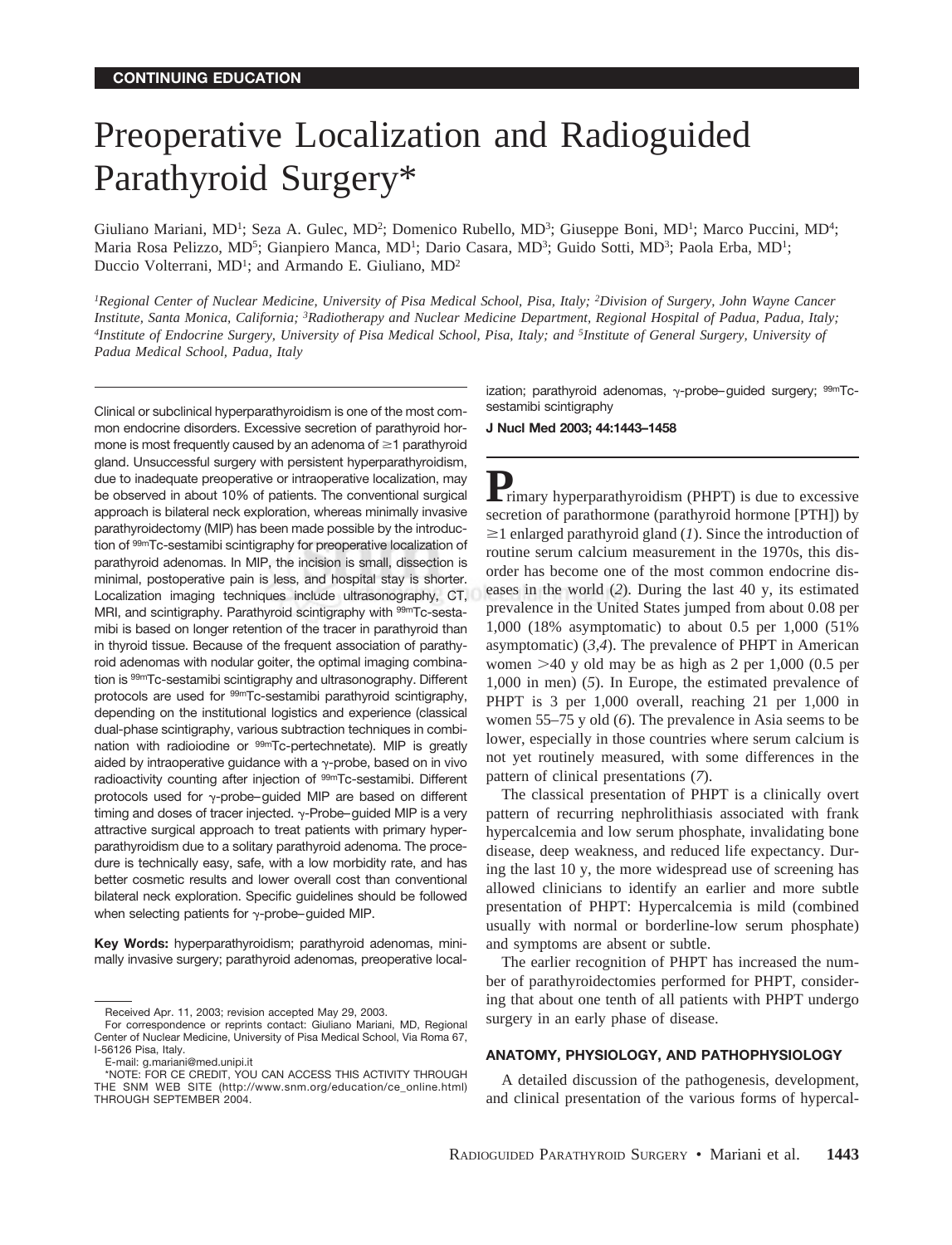cemia and hyperparathyroidism is outside the scope of the present work. The interested reader is referred to excellent reviews on these topics (*1,8,9*). However, it is necessary to review the basic surgical anatomy and physiology to understand the diagnostic and therapeutic challenges and surgical treatment strategies.

## **Anatomy and Embryology of Parathyroid Glands**

Normally, there are 2 pairs of parathyroid glands in adult humans. Each gland measures approximately  $6 \times 4 \times 2$  mm and weighs approximately 30–50 mg (total weight, approximately 130–140 mg). Although supernumerous parathyroid glands are present in approximately 2%–5% of the population, the presence of  $\leq$ 4 glands is a rarity. Embryologically, the parathyroid glands originate from the endoderm of the third and fourth pharyngeal pouches. Their relative position, however, is inverted as they migrate during fetal life toward their final location (Fig. 1). The glands that are originally positioned in the third pharyngeal pouch (more cranially) initially follow the descent of the thymus and reach their final location at the posterolateral surface of the lower lobes of the thyroid. These glands occasionally leave their connection to the thymus. The glands that are originally positioned in the fourth pharyngeal pouch (more caudally) are closely associated with the embryologic structure of the thyroid gland; they maintain a close association with the fetal thyroid until the descent of both structures to their final location in the neck. These parathyroid glands are positioned at the posterolateral surface of the upper poles of the thyroid lobes.



**FIGURE 1.** Diagrammatic representation of routes of descent of thymus, parathyroid glands, and "last branchial body" during fetal life. Parathyroid glands originating more cranially in third branchial pouch migrate in close association with thymus to reach final position more caudally with respect to parathyroid glands originating in fourth branchial pouch. Final location of last branchial body is intimately embedded in thyroid gland, to constitute parafollicular C-cells producing calcitonin. Thyroid gland originates at "blind foramen" along midline and migrates down to first tracheal ring (modified from (*115*)).



**FIGURE 2.** Anatomic locations of abnormal parathyroid glands found at reoperation by single group. Most common ectopic sites mirror routes of descent of upper parathyroid glands (short migration path) and of lower parathyroid glands (longer migration path in association with thymus) (modified from (*116*)).

Migration of the parathyroid glands during fetal development from their original location to the final juxtathyroidal location explains why the surgical approach to the parathyroid glands can be intricate and variable. In most cases, normal upper glands are located posterior to the middle and upper third of the thyroid lobe and posterior to the recurrent laryngeal nerves, cranially to the inferior thyroid artery. The location of normal inferior parathyroid glands, however, is more variable, probably as a consequence of the more complicated migration process, which brings them from a cranial position to a caudal position relative to the other pair of parathyroid glands. In approximately 50% of explorations, the lower parathyroid glands are found posteriorly or laterally to the lower pole of the thyroid lobe, usually within a 20-cm radius. With decreasing frequency, they are found within the thyrothymic ligament, within the thymus in the mediastinum, and intrathyroidal. When parathyroid glands become adenomatous or hyperplastic and enlarge, their location may change somewhat.

Although 80%–85% of parathyroid adenomas are found adjacent to the thyroid gland in their normal location, 15%– 20% are ectopically placed (Fig. 2). Ectopic abnormal glands may be found in the anterior superior mediastinum, either within or outside of the thymus, along the esophagus into the posterior superior mediastinum, or very rarely in the midlower mediastinum. Occasionally, they may be found within or even lateral to the carotid sheath. Rarely, an undescended lower parathyroid gland is found high in the neck, anterior to the carotid bifurcation. Finally, 2%–3% of all parathyroid adenomas are intrathyroidal, usually within the lower pole of the thyroid gland. The term "major ectopy" refers to parathyroid adenomas located in the mediastinum, or high in the neck, in or lateral to the cervical neurovascular bundle, or into the thyroid gland. The variability in the number of glands may lead to situations in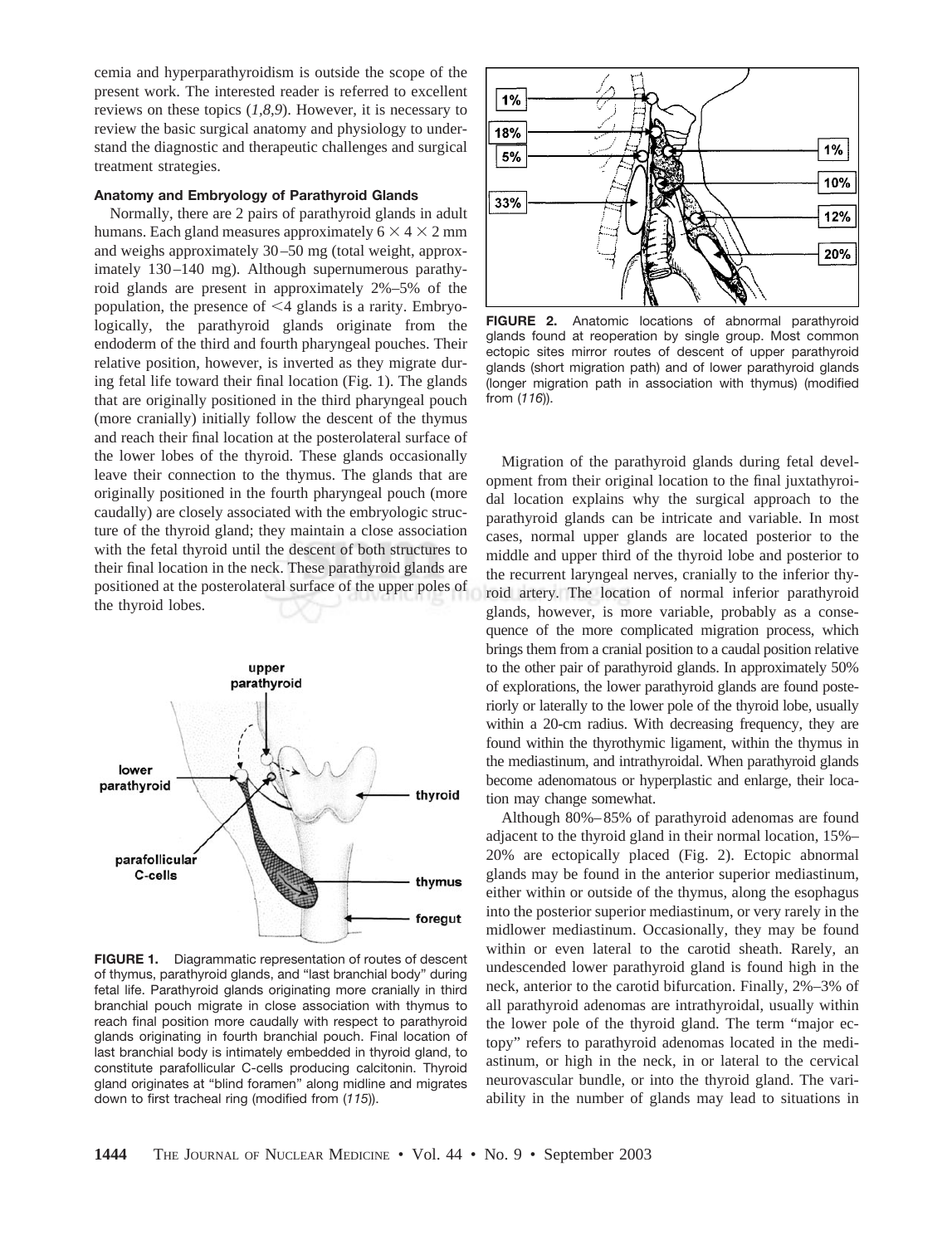which a patient has 4 normal glands in the neck and an abnormal fifth gland located in the mediastinum.

# **Calcium Homeostasis and PTH**

By containing about 95% of all calcium in the body in the form of calcium phosphate or hydroxyapatite  $(Ca_5[PO_4]_3[OH]$ , bone and teeth serve as a balancing reservoir for the body fluids, ionized calcium in serum being strictly controlled in the approximate range of 1 mmol/L (or 4 mg/dL).

The calcium ion stabilizes cellular and subcellular structures (membranes and chromatin) and promotes cell adhesion. It is also involved in cell-to-cell signaling, through the voltage-activating channels and interaction with the ryanodine receptor and the inositol triphosphate receptor, as well as with the myofibrillar apparatus and the *N*-methyl-Daspartate receptor channel. Cells use the calcium ion as an intracellular messenger carrying information generated by hormones and neurotransmitters. Parathyroid cells express a calcium ion receptor (CaR). Calcium ion regulates both the secretory balance and the cell proliferation in the parathyroid glands through the CaR. The CaR is also expressed in the parafollicular cells of the thyroid (regulating calcitonin secretion), in the kidney (regulating calcium and water homeostasis), in osteoblasts and osteoclasts (regulating mineral homeostasis), and in several cell types of the small bowel and proximal colon (regulating intestinal absorption). Additionally, the CaR is also present in many tissues that are not known to be directly involved in the regulation of calcium metabolism. The function of the CaR in such cells—for example, neurones and keratinocytes—is possibly associated to a calcium-sensor–regulated hormone secretion, ion channel function, gene expression, cell proliferation, and cell apoptosis.

PTH, an 84-amino acid single-chain polypeptide with a molecular weight of 9,500 Da, controls the level of ionized calcium in blood and in the extracellular fluid. PTH is synthesized as a 115-amino acid large peptide called the preproparathyroid hormone (prepro-PTH). The "pre" sequence (a "signal" 25-amino acid peptide) is cleaved and rapidly degraded, thus leaving the pro-PTH peptide constituted by 90 amino acids, during the endoplasmic reticular transmembrane transportation. Further cleavage of the "pro" sequence (6 amino acids) produces mature PTH, which is concentrated in the secretory vesicles and granules of parathyroid cells. Granules of a distinct subtype also contain cathepsin B and H proteases in addition to PTH. The proteases' effect in the granules results in formation of PTH fragments with carboxy-terminal fragments (a small portion of PTH secreted by the parathyroid cells) that are biologically inactive on calcium balance. Intracellular fragmentation of PTH probably represents a regulatory inactivating pathway operating under as yet unidentified conditions.

Although catecholamines, magnesium, and other stimuli can affect PTH secretion, the major determinant of PTH secretion is the blood ionized calcium level. Small reductions in the extracellular calcium concentration result in increased PTH secretion aimed at restoring the normocalcemia. This regulation is mediated by different concomitant effects of PTH, primarily on the kidney, by increasing tubular reabsorption of calcium, increasing excretion of phosphorus, and increasing the transformation of precursors into the active form of vitamin D (which, in turn, stimulates increased absorption of calcium in the gastrointestinal tract). The resulting restoration of normal calcium levels in the extracellular fluid terminates the feedback loop in the parathyroid glands.

There is a steep inverse relationship between extracellular calcium concentration and PTH secretion, so that a small increase in calcium levels results in a large decrease in PTH secretion (sigmoidal relationship). This effect, which is triggered by the CaR and is mediated via the G-protein and other modulators in the parathyroid cells, involves cellular events ranging from PTH gene expression to transcription, translational and posttranslational processing, and intracellular trafficking regulating vesicular transport, vesicular fusion, and exocytosis.

The mechanism by which lowering of calcium in the extracellular fluid stimulates PTH secretion is less well understood. Acute hypocalcemia induces the release of preformed PTH stored in the parathyroid cells within minutes. However, hypocalcemia lasting several hours stimulates synthesis of PTH at translational level (increased PTH messenger RNA [mRNA]). Persistent or chronic hypocalcemia increases PTH secretion both by increasing the maximal secretory rate per cell through an enhanced expression of the PTH gene and by stimulating proliferation of the parathyroid cells.

Secreted PTH is rapidly metabolized by the liver (70%) and kidneys (20%), disappearing from the circulation with a biologic half-life of 2–3 min. Variations in the blood levels of calcium or  $1,25(OH)_2$  vitamin D, even in a wide range, do not affect this fast peripheral metabolism of PTH. Therefore, the PTH blood levels are determined mostly by the rate of PTH secretion.

Less than 1% of secreted hormone eventually finds its way to PTH receptors in target organs. Cell-surface PTH receptors are mainly located in bone and kidneys, where they trigger responses that increase calcium levels in blood. In the liver, only small amounts of hormone bind to PTH receptors, while most of the intact PTH is cleaved or degraded by cathepsins. In addition to representing one of the main target organs for PTH activity, the kidneys also represent an important metabolic clearance site for PTH, through glomerular filtration and tubular degradation, a mechanism that also involves the PTH carboxy-terminal fragments.

# **PHPT**

PHPT is a condition characterized by the inappropriate secretion of PTH with respect to the extracellular calcium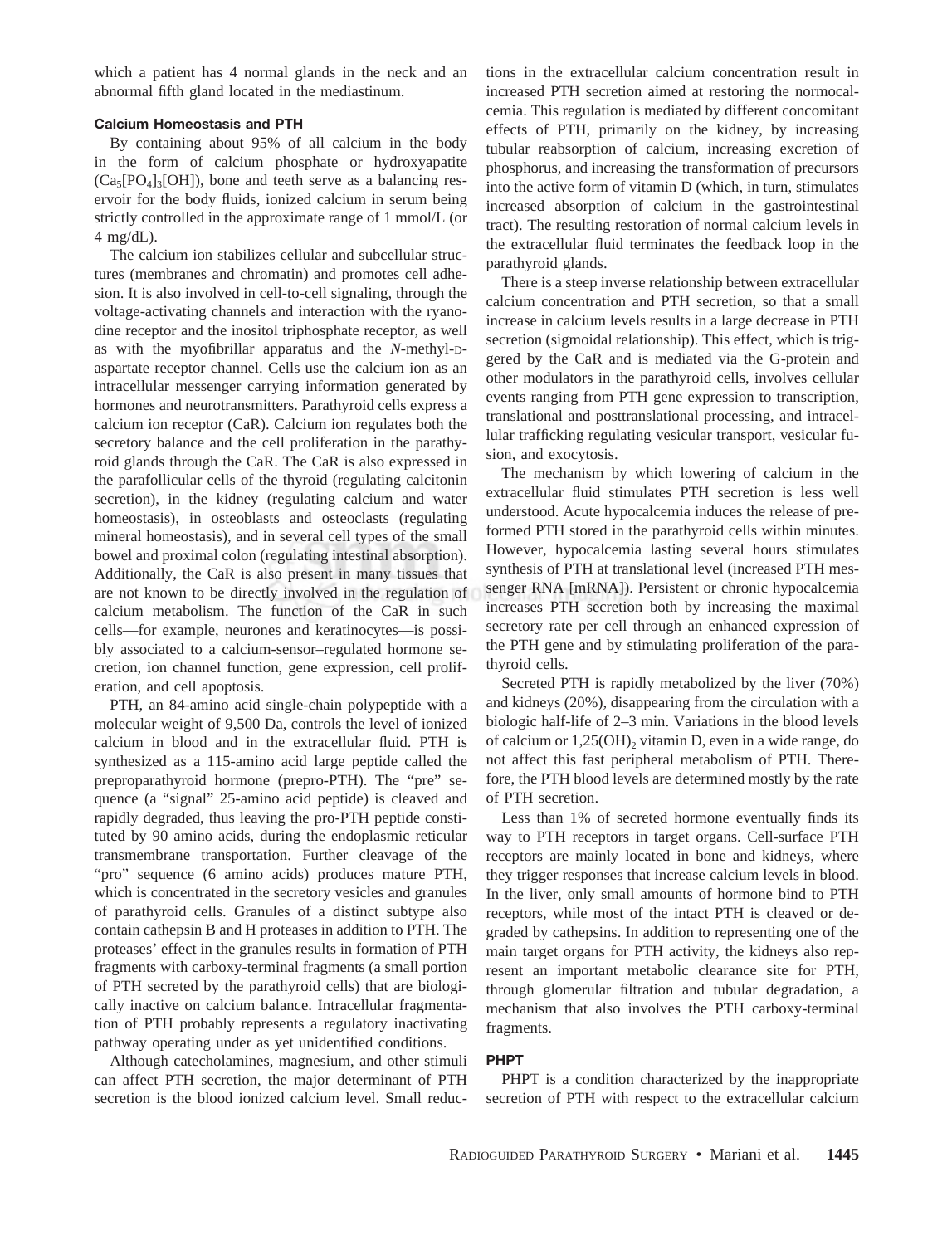concentration. This condition can be caused by parathyroid adenoma(s), parathyroid hyperplasia, or carcinoma. Parathyroid cells exhibit both increased proliferative activity (leading to enlarged glands) and decreased sensitivity to the inhibiting effect of increased calcium concentration on PTH secretion (altered set point). Hyperparathyroidism due to hyperplasia may also be a component of a familial syndrome, such as the multiple endocrine neoplasia 1 (MEN-1) syndrome (87%–97%), MEN-2 (5%–20%), familial hypocalciuric hypercalcemia, hyperparathyroidism-jaw-tumor syndrome, and familial isolated hyperparathyroidism.

In the nonfamilial disease, molecular biology investigations have shown that sporadic parathyroid tumors are clonal in origin, and there is evidence for both activation of oncogenes and inactivation of tumor suppressor genes. In 23%–40% of the parathyroid adenomas, the overexpression of PRAD 1, a cyclin D1 oncogene product involved in cell cycle regulation, has been identified. Using comparative genomic hybridization, candidate loci for dominant oncogenes involved in the genesis of sporadic parathyroid adenomas have been identified on chromosomes 1q, 9q, 16p, 19p, and Xq. The loss of heterozygosity or suppression function on chromosomes 1p, 6q, 9p, 11q, 13q, and 15q has also been detected. The loss of heterozygosity at the MEN-1 locus has been identified in 25%–40% of patients with sporadic parathyroid adenoma, and, to date, this is the only suppressor gene implicated in the genesis of this disease. Evidence for the loss of the suppressor oncogenes retinoblastoma, p53, 1p, 4q, and 13q has been reported in parathyroid carcinoma. Oncogene activation at 1q, 9q, 16p, 19p, and Xq is also seen more frequently in parathyroid carcinomas than in benign parathyroid tumors.

The characteristic abnormality in hyperparathyroidism is the downregulated response of parathyroid cells to reduce PTH secretion in response to elevated calcium. In vitro and in vivo studies have focused on the CaR to explore the role of the calcium sensor in the development of hyperparathyroidism. Abnormalities in CaR expression or function as a consequence of some as yet unidentified genetic mutation(s) may contribute to the failure of PTH secretory regulation.

Also, genetic variations of vitamin D metabolism have been found to be associated with some hyperparathyroidism states. In particular, certain vitamin D receptor (VDR) allelic variants (VDRb, VDRa, and VDRT) are overrepresented in patients with PHPT and are associated with the decreased expression of VDR mRNA; this combination makes the parathyroid cells less susceptible to inhibition by active vitamin D and, therefore, more likely to undergo hyperplastic or adenomatous changes.

Finally, a well-known risk factor for the development of hyperparathyroidism is irradiation of the neck and upper chest for benign diseases, including 131I treatment for Grave's disease. Interestingly, such risk association has not been demonstrated in 131I treatment for thyroid cancer. Genetic analysis of radiation-associated parathyroid tumors has disclosed multiple alterations, most commonly involving losses in 11q and 1p. Such changes in molecular profile are similar to those encountered in those adenomas showing MEN-1 gene abnormalities, thus suggesting some vulnerability of this gene to irradiation.

## **Histopathology**

Histopathologic criteria used to distinguish adenoma from hyperplasia are not well defined. Current evidence on the histopathogenesis of parathyroid adenoma and hyperplasia is also unclear. Although most adenomas are monoclonal proliferations, suggesting a neoplastic origin, histopathologic and cytogenetic evidence suggests evolution to a monoclonal adenoma from polyclonal hyperplasia and vice versa (*10*).

Parathyroid adenoma and hyperplasia could well be the same disease entity, representing the opposite ends of the spectrum of phenotypic expression. To avoid confusion and speculation, we prefer using the term "adenoma" interchangeable with "single-gland disease" and "hyperplasia" interchangeable with "multigland disease." MEN and the familial hyperparathyroidism syndromes are associated with multigland disease as a rule. In sporadic PHPT, classically, single-gland involvement (adenoma) is observed in approximately 80%–85% of the cases, and hyperplasia is seen 15%–20% of the cases.

The prevalence of hyperplasia varies considerably in different series, and there appears to be a strong influence of clinical (surgical) diagnosis on the pathologist's diagnosis (*11*). When subtotal parathyroidectomy is performed, more hyperplasia is diagnosed. When a focused operation is performed with removal of a single gland, it is likely to be called an adenoma. The importance of mild hyperplasia and the best way of diagnosing this condition are yet to be determined. Parathyroid carcinoma is a rare cause of PHPT, accounting for  $\leq$ 1% of all cases.

#### **Secondary Hyperparathyroidism**

The most common cause of secondary hyperparathyroidism is chronic renal failure. Even in its early stages, renal impairment results in phosphorus retention; the strict inverse balance existing between the serum levels of phosphorus and calcium induces hypocalcemia, which in turn stimulates PTH secretion. Second, the impaired renal parenchyma cannot fully respond to the increased PTH stimulation by activating the tubular calcium-sparing mechanism and by increasing production of the active form of vitamin D  $1,25\text{-}(OH)_{2}$ -D<sub>3</sub>. Lastly, there is a certain skeletal resistance to the calcemic action of PTH, due in part to a direct inhibiting effect of phosphorus retention, to downregulation of the PTH receptors (possibly related to decreased CaR expression), and to increased calcitonin secretion.

All of these mechanisms progressively augment and perpetuate the hyperparathyroid state. The altered cellular mechanisms in parathyroid glands in secondary hyperparathyroidism include the decreased inhibiting effect of the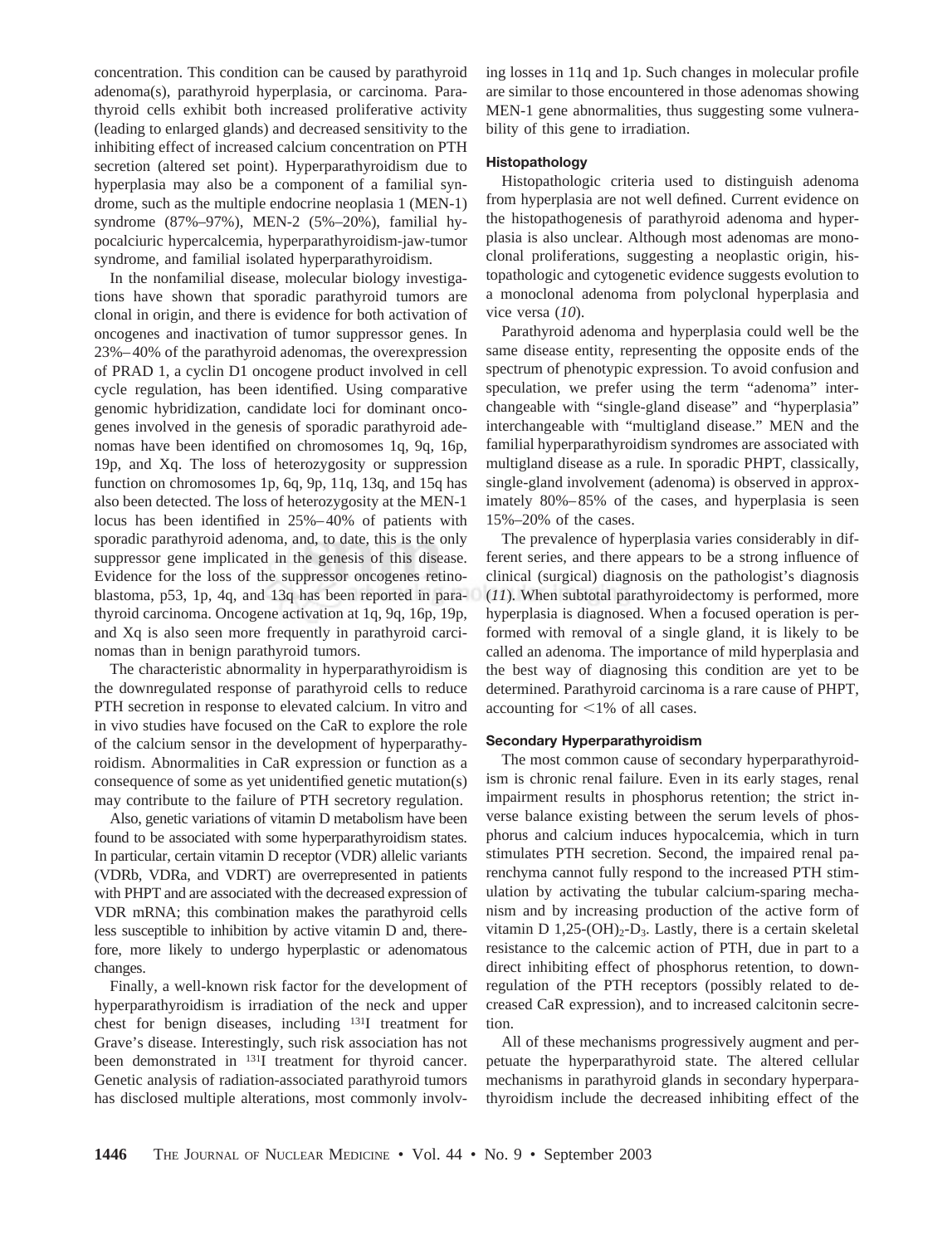extracellular calcium on PTH secretion consequent to the decreased expression of CaR, despite increased PTH mRNA, and the decreased inhibiting effect of 1,25-  $(OH)<sub>2</sub>-D<sub>3</sub>$  on PTH synthesis or secretion as well as on the proliferative activity of parathyroid cells.

# **Tertiary Hyperparathyroidism**

Secondary hyperparathyroidism usually subsides after successful renal transplantation, which restores a nearly normal mass of functioning renal parenchyma. However, in a few instances, hyperparathyroidism persists after successful renal transplantation. This is due to the development of functional autonomy in  $\geq 1$  enlarged parathyroid gland and is termed "tertiary hyperparathyroidism." The incidence and true clinical significance of this condition are still a matter of debate. The term tertiary hyperparathyroidism is also used for patients in whom the PTH response due to secondary hyperparathyroidism exceeds the hypocalcemic demands, resulting in hypercalcemia. The related term "refractory secondary hyperparathyroidism" denotes patients who have nonsuppressible PTH secretion, but who are normocalcemic. In both instances, the hyperparathyroid state has reached an autonomous stage and is no longer sensitive to medical treatment.

# **Persistent and Recurrent Hyperparathyroidism**

Persistent or recurrent hyperparathyroidism occurs in 5%–10% of all patients who undergo surgery for PHPT. Persistent hyperparathyroidism is the most common situation (75%) and is defined as a continuation of the preoperative abnormalities in calcium metabolism in the immediate postoperative period. Causes for the immediate failure of surgical treatment include failure in localization of adenomas, inadequate resection of unrecognized multigland disease, and presence of metastatic parathyroid carcinoma. Factors contributing to the failure involve inexperience on the surgeon's part and errors in intraoperative frozen section examination on the pathologist's part. Persistent hyperparathyroidism after surgery is particularly frequent in patients with familial hyperparathyroidism, especially the MEN-1 syndrome (usually in  $\leq$  25% of patients, but up to 40%– 60% for less-experienced surgeons (*12*)).

Hyperparathyroidism presenting after a period of  $>6$  mo of normocalcemia following surgery is termed "recurrent hyperparathyroidism" and is usually linked to continued growth of the remaining parathyroid tissue.

A rare case of recurrent or persistent hyperparathyroidism is termed "parathyromatosis," which is described as multiple remnants of hyperfuctioning parathyroid tissue scattered throughout the neck or upper mediastinum. This condition probably is due either to inadvertent implantation of parathyroid tissue at the time of parathyroidectomy or to growth of nests of parathyroid tissue left along the route of descent during embryologic development of the parathyroid glands.

## **SURGICAL TREATMENT**

## **Conventional Surgical Approach**

The first successful parathyroidectomy was performed in 1925 with bilateral neck exploration (*13*) and, ever since, has remained the standard treatment of PHPT (*14*). This time-honored approach, based on excision of any grossly enlarged gland with or without biopsy of the remaining glands, yields a 95% success rate with minimal morbidity, even with 4-gland hyperplasia, in the hands of an experienced endocrine surgeon  $(15,16)$ . When  $>1$  gland is enlarged, the operative techniques include a  $3\frac{1}{2}$ -gland resection (leaving approximately 50–100 mg of the most "normal-appearing" gland), excising only those glands that are grossly enlarged at the exploration, and a less-common 4-gland parathyroidectomy with subsequent autotransplantation. Success with this approach as measured by return to normal calcium levels depends primarily on the experience and the judgment of the surgeon in recognizing the difference between enlarged or normal-sized glands, although the size of the parathyroid gland does not always correlate well with the secretion of PTH.

When no preoperative imaging was available, bilateral exploration was mandatory, because discrimination between single-gland and multigland disease was solely based on macroscopic appearance of all glands. Introduction of the earlier imaging techniques (US and <sup>201</sup>Tl/<sup>99m</sup>Tc-pertechnetate subtraction scintigraphy) did not really affect such surgical strategy, especially in the case of the first operation, because these techniques were unreliable in detecting multigland disease. Difficulties associated with parathyroidectomy for PHPT relate to the variability in the number of parathyroid glands, the different locations of normal and abnormal glands, and problems in distinguishing normal glands from those that are subtly diseased.

An especially challenging aspect of parathyroid surgery is to distinguish an adenoma from hyperplasia, a distinction that can be difficult not only intraoperatively but also histopathologically. In general, most experienced surgeons believe that by evaluating the size, shape, and color of the parathyroid glands at surgery they can distinguish normal glands from abnormal ones. If 1 gland is enlarged and the others are perfectly normal visually, the diagnosis is an adenoma. Some surgeons attempt to confirm this presumptive diagnosis by obtaining a frozen section of a biopsy of a normal gland. On the other hand, hyperplasia (multigland disease) should result in enlargement of all 4 glands. However, asymptomatic hyperplasia may appear with 1 or 2 normal-sized glands and confuse the diagnosis, even with biopsy. In the absence of a reliable pre- or intraoperative imaging study to identify or localize abnormal parathyroid glands, conventional 4-gland exploration is mandatory.

## **Minimally Invasive Parathyroidectomy**

With the introduction of <sup>99m</sup>Tc-sestamibi scintigraphy to identify and locate the parathyroid adenoma preoperatively,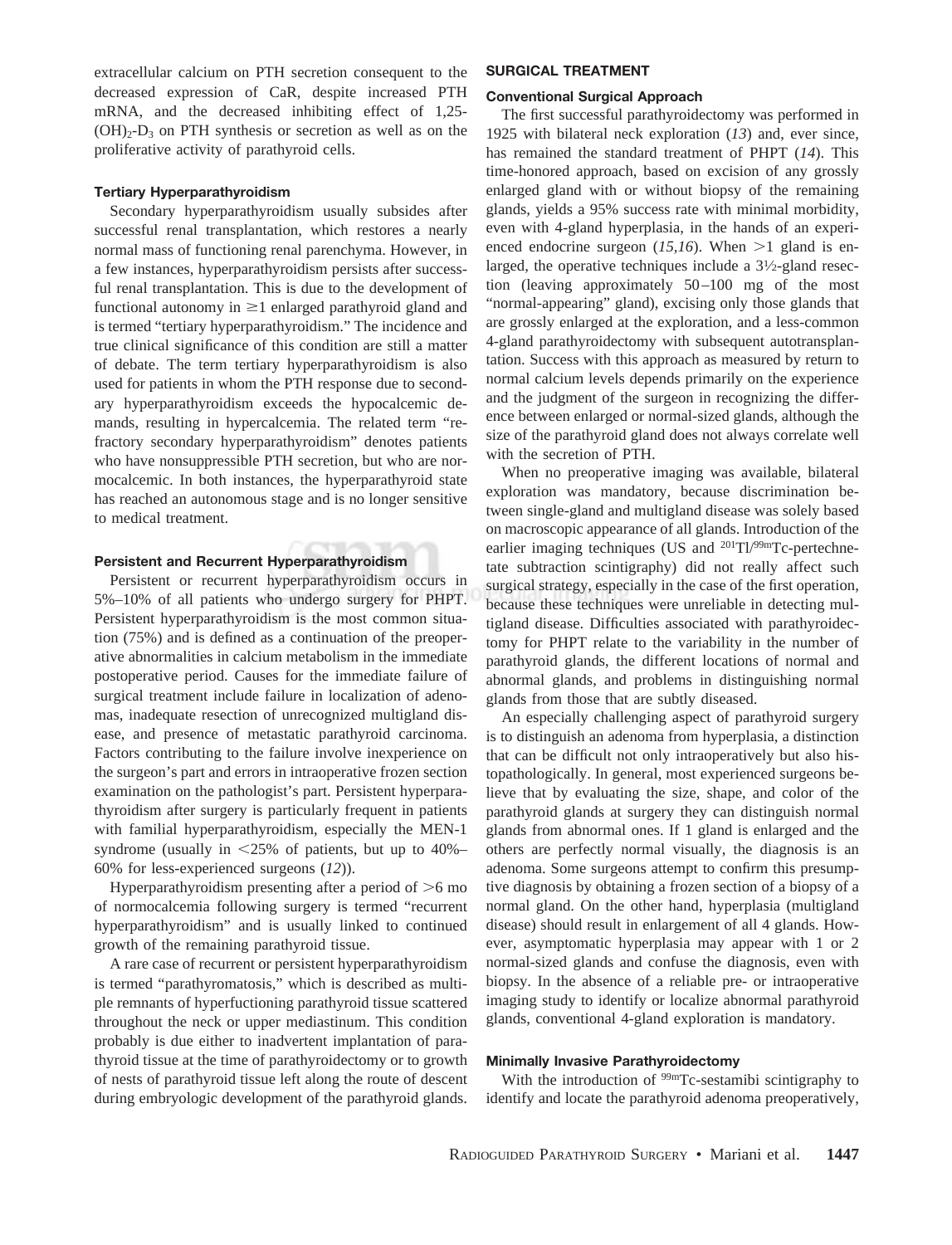the era of focused exploration or minimally invasive parathyroidectomy (MIP) began (*17–19*). MIP is gradually replacing the traditional 4-gland exploration as the procedure of choice in many institutions, with comparable cure rates (*19,20*). The different techniques associated with focused exploration or MIP include  $\gamma$ -probe–guided exploration and novel endoscopic techniques.

The goal of surgery for PHPT is to return the patient's calcium level to normal, although this cannot be the sole index of successful parathyroid surgery; surgery should be accomplished with minimal morbidity, no mortality, low recurrence rates, and a reasonable cost. The success of the surgical treatment depends on the success in localization and identification of abnormal glands. In this respect, the increased sensitivity of parathyroid imaging allows the surgeon to plan a localized exploration designed to remove the common single focus of disease. The incision is small, dissection is minimal, postoperative pain is less, and hospital stay is shorter. These procedures may be done as outpatient surgery, even with local anesthesia.

Other relevant changes in the management of PHPT have been the introduction of intraoperative quick PTH (QPTH) assay and the fact that PHPT is caused in 85%–90% of the cases by a single adenoma. The first clinical application of these concepts resulted in the development of unilateral cervical exploration (*21–23*), and the assay was refined and clinically popularized by Irvin (*24*) and Irvin and Carneiro (*25*).

This assay measures intact PTH levels in the patient's plasma using an immunochemiluminometric technique and can be performed during the operation. Intact PTH has a biologic half-life of 2–3 min. Therefore, a significant drop in QPTH level is observed 5–10 min after removal of the abnormal gland. A fall in QPTH level of  $>50\%$  of the preoperative level is considered indicative of successful removal. Under these conditions, the QPTH assay has a sensitivity and a specificity of 98% and 94%, respectively, and an overall accuracy of 97% in predicting success of surgery (*24,25*).

A recent survey of the members of the International Association of Endocrine Surgeons indicated that, in the year 2000, 99mTc-sestamibi-based MIP had been adopted by -50% of the surgeons worldwide (59% from America, 56% from Australia, and 49% from Europe and the Middle East). The most popular surgical technique (92%) was the focused approach with a small incision, followed by a video-assisted technique (22%), and true endoscopic technique with gas insufflation (12%). Techniques used to ensure completeness of resection include the QPTH (68%) assay and  $\gamma$ -probe guidance (14%) (*20*).

MIP has been used for only about  $6-7$  y; thus, no largescale long-term follow-up data are available as yet. However, the >95% success rate reported by most authors (as assessed by postoperative normalization of serum calcium and PTH levels) constitutes a sound basis for the favorable MIP results similar to those experienced with the conventional surgical approach also in the long run.

# **PREOPERATIVE PARATHYROID LOCALIZATION**

#### **Ultrasonography**

The advantages of ultrasound imaging (US) as a noninvasive, low-cost, and nonionizing procedure are somewhat counterbalanced by the fact that this technique is highly dependent on the operator. The accuracy of the parathyroid tumor's localization by US varies as a function of the size and location of the adenoma, whose location in the substernal, retrotracheal, and retroesophageal spaces entails poor sensitivity due to acoustic shadowing from overlying bone or air. The sensitivity of US identification of parathyroid adenomas ranges between 70% and 80% (*26,27*), whereas the range is much wider (30%–90%) when the detection of simply enlarged parathyroid glands is considered (*28*). Moreover, the sensitivity of US evaluation falls to 40% in patients who have had prior failed surgical exploration (*29*).

US is highly sensitive in detecting parathyroid adenomas located behind the thyroid gland (the upper parathyroid glands usually bulge out behind the thyroid lobe) or located beyond the lower contour of the thyroid. However, it can be difficult to visualize upper parathyroid glands located medially (close to the larynx and trachea), located deep in the neck in the para- and retropharyngeal space (*28,30,31*), or located close to the carotid bifurcation (*32,33*).

Moreover, parathyroid enlargement can be mimicked by other structures in the neck, such as muscles, vessels, enlarged lymph nodes, and esophagus (*33*). Therefore, the rate of false-positive US results is not negligible, with specificities reported between 40% and 100% (*26–32,34*).

On the other hand, US is often used in combination with other imaging procedures for the preoperative localization of parathyroid adenomas before unilateral neck exploration. In particular, the combination of US with thyroid scintigraphy is useful to differentiate enlarged parathyroid glands from thyroid nodule(s) (*28,30,35*). Thus, US evaluation might be more important in geographic areas where the prevalence of nodular goiter is high. Detection of thyroid nodular disease by US may identify individual patients who may not be appropriate candidates for minimally invasive surgery, even if presenting with a single parathyroid adenoma (*28,36*). The diagnostic value of such US–thyroid scintigraphy combined imaging approach is limited in identification of intrathyroidal parathyroid adenomas, which usually appear as hypoechoic, low-uptake areas similar to most of the thyroid nodules (*33*). US-guided fine-needle aspiration has been used to discriminate thyroid nodules from enlarged parathyroid glands (*33*). The combination of US and thyroid scintigraphy appears to be of value in detecting parathyroid enlargement, particularly in patients with secondary hyperparathyroidism (*28,31*), and these patients should routinely be investigated with such combined imaging procedure, possibly at a same session (*27,28,35*).

Despite the fact that it has a lower sensitivity and accuracy than scintigraphy for detecting parathyroid tumors, in some circumstances US imaging plays an important clinical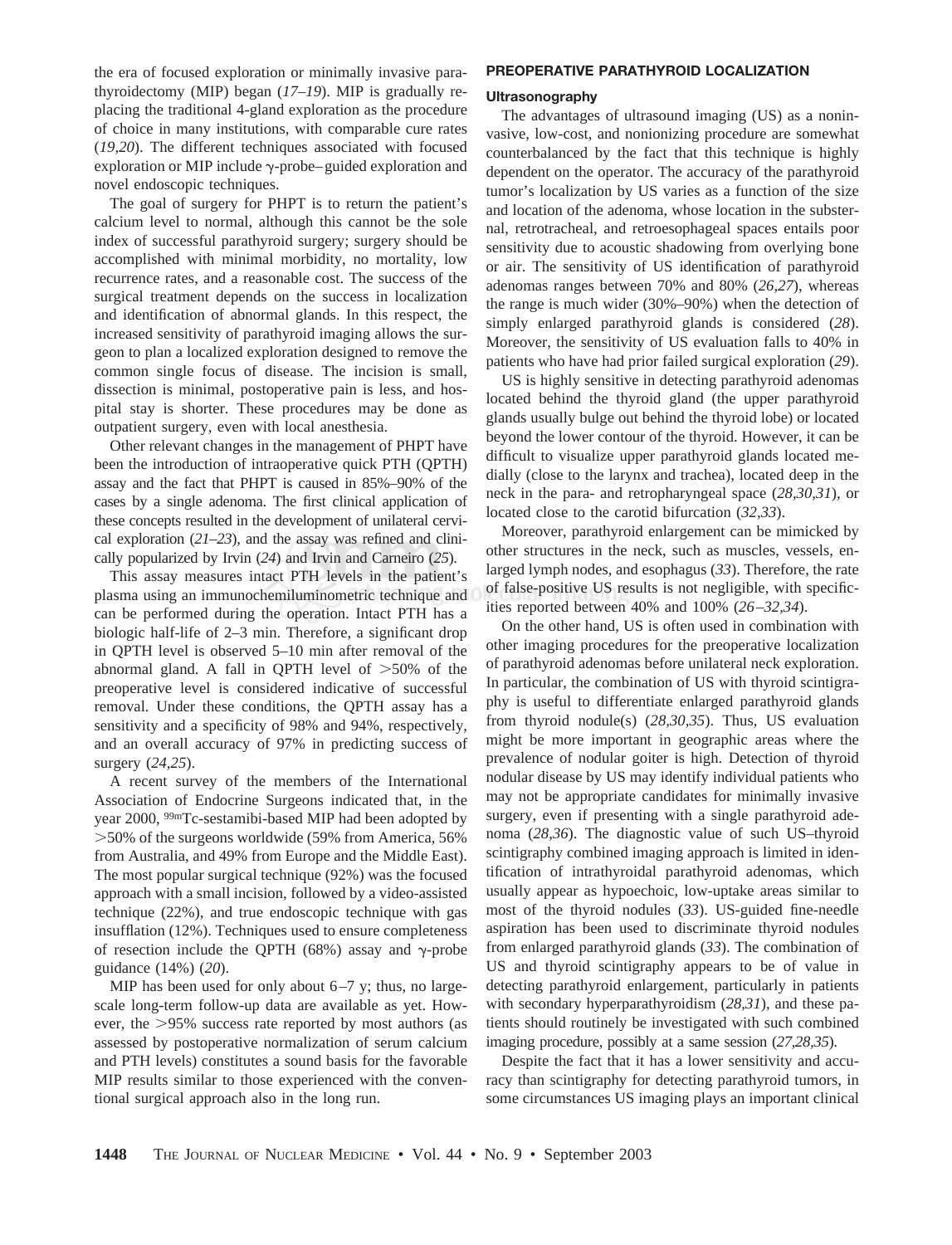role. In particular, US is useful to confirm the presence of a scan-positive solitary parathyroid adenoma (the cause of 60%–70% of all cases of PHPT). In such patients, US imaging provides additional information on the depth of the parathyroid adenoma, a feature that is especially useful in distinguishing parathyroid adenomas located behind and close to the thyroid gland from the <sup>99m</sup>Tc-sestamibi–avid thyroid nodules. Furthermore, morphologic imaging provided by US can identify those rare adenomas that are negative on parathyroid scintigraphy because of their prevalent cystic component. Moreover, in patients with hyperparathyroidism due to multigland disease, US can be helpful for detecting nondominant, scan-negative enlarged parathyroid glands. Finally, by providing accurate morphologic evaluation of the thyroid gland, US allows identification of small thyroid nodules  $(< 1$  cm), some of which should be considered for US-guided fine-needle aspiration cytology in case of equivocal features such as inhomogeneous echoic pattern, irregular margins, microcalcifications, and intranodular hypervascularization.

## **CT and MRI**

CT and MRI are often used in the preoperative evaluation of hyperparathyroid patients, especially when the probability of ectopic glands is high, as in patients with recurrent or persistent hyperparathyroidism. When the ectopic adenomas are located in the mediastinum, the high anatomic definition of either CT or MRI provides topographic information of value for planning the most appropriate surgical approach.

Although CT localizes parathyroid adenomas located in the retrotracheal, retroesophageal, and mediastinal spaces better than US, it performs poorly for ectopic lesions located in the lower neck at the level of the shoulders and lesions close to or within the thyroid gland (*37–39*) and even in discriminating upper from lower parathyroid glands (*39,40*). The overall sensitivity of CT for preoperative identification of hyperplastic parathyroid glands ranges between 46% and 80%. The sensitivity consistently approaches 80% with intravenous contrast enhancement because adenomas and hyperplastic parathyroid glands are hypervascular. Prior neck surgery affects the sensitivity of CT imaging. Artifacts caused by metallic clips from previous surgery ("sparkler" effect) lower the sensitivity of CT to 46%–58% (*39,41*).

Imaging of normal parathyroid glands by MRI is poor due to their small size  $(<5$  mm) (42). However, its ability to characterize nodular lesions on the basis of intensity changes in the T1- and T2-weighted images as well as the possibility of contrast enhancement and 3-dimensional reconstruction make this technique particularly attractive (*38*). On MR examination, enlarged parathyroid glands display a medium intensity on T1-weighted images (like thyroid tissue or muscle) but have considerably increased intensity on T2-weighted and proton density images (*43,44*). These image patterns, however, do not distinguish parathyroid adenomas from either simple hyperplasia or carcinoma.

Paired evaluations in the same patients have shown that the sensitivity of MRI is equivalent to that of parathyroid scintigraphy. However, the specificity has been found to be consistently lower (*44–47*). Discrepancies reported by different authors probably depend on the different patient populations studied (primary or secondary hyperparathyroidism, before first or second operation, presence or absence of thyroid nodules) and on the different imaging techniques used.

Most authors believe that MRI is worth performing when parathyroid scintigraphy is negative or equivocal or when it suggests an ectopic gland (*46–48*). However, some authors suggest the systematic use of combined MRI and parathyroid scintigraphy (despite the associated high costs) because this approach should increase the accuracy and reliability of preoperative identification and localization of parathyroid lesions (*43,47*).

Because of the less-than-optimal accuracy of conventional imaging techniques, the National Institutes of Health consensus statement on the treatment of PHPT in 1990 concluded that preoperative localization in patients without prior neck surgery was rarely indicated and not proven to be cost-effective, recommending 4-gland exploration as the operation of choice (*49*).

The whole scenario has dramatically changed more recently, after the introduction of more effective preoperative localization modalities, especially parathyroid scintigraphy with <sup>99m</sup>Tc-sestamibi.

## **Parathyroid Scintigraphy**

To date, no specific radiopharmaceutical that is capable of concentrating solely in the parathyroid glands has been developed. Scintigraphic exploration of parathyroid tissue is further complicated by the intrinsic close proximity of parathyroid glands to (sometimes true "embedding" within) a metabolically active thyroid gland. Early attempts to circumvent this limitation included the concept of using 2 tracers with different uptake patterns in thyroid and parathyroid glands (*50*). The first such technique used 75Semethionine/<sup>131</sup>I subtraction scanning. <sup>75</sup>Se-Methionine is actively concentrated in both thyroid and parathyroid tissues because of their high metabolic activity. Simultaneously or sequentially administered <sup>131</sup>I-iodide localizes in the thyroid. After applying some "normalization" factor to the 2 scintigraphic acquisitions, the thyroid-only image  $(^{131}I)$  was subtracted from the thyroid  $+$  parathyroid image (<sup>75</sup>Semethionine), thus visualizing residual areas of radioactivity concentration corresponding to abnormal parathyroid glands. The technique was rather disappointing due to the technical limitations linked to the imaging equipment available at the time and to radiodosimetric considerations (*51*).

The subtraction imaging technique was later improved by Ferlin et al. (52), replacing <sup>75</sup>Se-methionine with <sup>201</sup>Tlchloride and <sup>131</sup>I with <sup>99m</sup>TcO<sub>4</sub><sup>-</sup>. Although <sup>201</sup>Tl and <sup>99m</sup>Tc were more suitable radionuclides than 75Se and 131I for gamma-camera imaging, the new technique still lacked op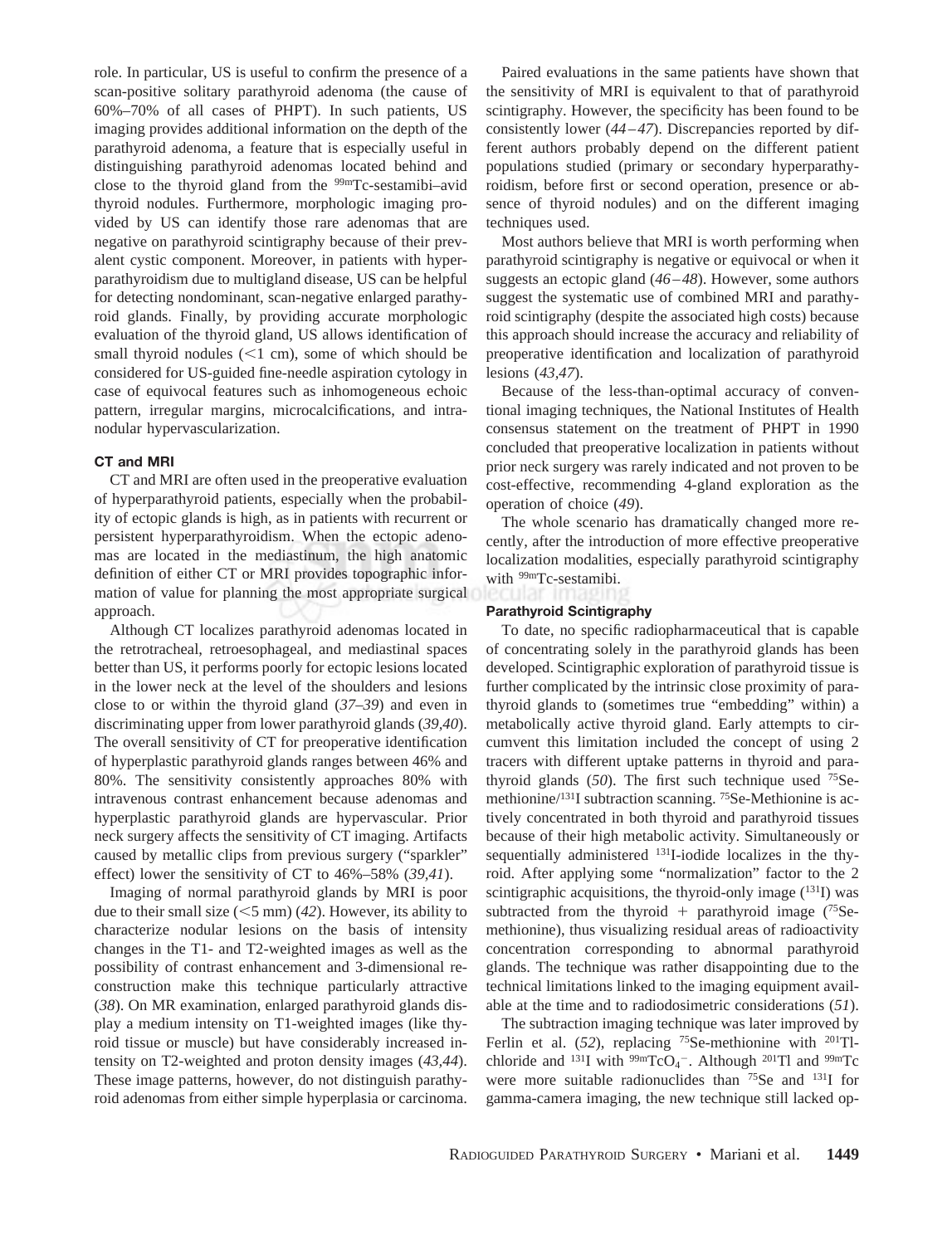timal imaging properties for parathyroid glands. Furthermore, there was a nonnegligible radiation burden to patients deriving from 201Tl, due to its low-energy x-ray emission resulting from electron capture decay. The dual-isotope  $^{201}$ Tl/<sup>99m</sup>TcO<sub>4</sub><sup>-</sup> procedure failed to demonstrate a definite advantage over other imaging modalities due, in part, to a certain degree of intrinsic variability and low reproducibility in interpreting the results among different centers (*53,54*).

# **99mTc-Sestamibi**

After initial experience with <sup>99m</sup>Tc-sestamibi for myocardial perfusion studies, Coakley et al. incidentally observed that this tracer exhibited significant uptake and retention in the abnormal parathyroid glands of patients with PHPT (*55*). Successful utilization of 99mTc-sestamibi imaging for localizing abnormal parathyroid glands was subsequently confirmed by numerous reports (*56–60*) and, with some protocol modifications, has become the parathyroid imaging technique worldwide (*61*).

The localization of  $99mTc$ -sestamibi in the parathyroid tissue is a function of metabolic activity, accumulation occurring specifically in the mitochondria. The overall uptake in hyperplastic or adenomatous parathyroid glands is linked to the blood flow, gland size, and mitochondrial activity (*62*). Like other radioactive imaging agents (such as 201Tl), 99mTc-sestamibi accumulates both in the thyroid and in the parathyroid tissue within minutes after intravenous administration. However, what makes this tracer especially useful for parathyroid imaging is its different washout rate from the 2 tissues, in that  $99mTc$ -sestamibi is released much faster from thyroid than from parathyroid tissue. This differential retention might be related to some downregulation of the P-glycoprotein system (normally acting as an outflux carrier molecule for various substrates, including <sup>99m</sup>Tcsestamibi) in the parathyroid tissue (*63–66*). When feasible, concomitant suppression of thyroid uptake (induced by exogenous thyroid hormone administration) obviously improves scintigraphic localization of parathyroid lesions with 99mTc-sestamibi (*67*).

High-quality scintigraphy with <sup>99m</sup>Tc-sestamibi can accurately localize parathyroid adenomas in 85%–95% of patients with PHPT. The addition of SPECT imaging considerably improved the localization of particular ectopic sites otherwise difficult to explore, such as the retroesophageal space or mediastinum (*68–72*). It is vital to include the entire chest in the imaging field in all <sup>99m</sup>Tc-sestamibi imaging protocols for evaluation of potential ectopic sites.

A great wealth of information currently supports the utility of 99mTc-sestamibi scintigraphy in preoperative localization and successful MIP with unilateral neck exploration (*73–76*). Different 99mTc-sestamibi imaging protocols have been adopted based on the institutional logistics and experience.

*Single-Tracer, Dual-Phase Scintigraphy.* This is the simple basic procedure as originally described by Taillefer et al.  $(57)$ , based solely on the differential washout rate of  $99<sup>cm</sup>$ Tcsestamibi from the thyroid and the parathyroid tissue. Planar imaging of the neck and thorax is recorded starting 15 min and then  $2-3$  h after the intravenous injection of  $99m$ Tcsestamibi (approximately 740 MBq [20 mCi]) (Fig. 3). The scan is considered positive for parathyroid disease when an area of increased uptake that persists on late imaging is found (*57*). This dual-phase imaging technique is easy to perform and has proven to be highly sensitive and specific, especially in patients with PHPT (*77*).

There are 2 potential caveats in this dual-phase scintigraphy procedure. First, solid thyroid nodules can concentrate 99mTc-sestamibi quite avidly, regardless of whether they are benign or malignant and whether they appear as "hot" or "cold" on the  $99mTcO<sub>4</sub>$ " scan (78). Given the frequent association of nodular goiter with hyperparathyroidism (in >50% of patients according to a recent survey in Italy (*79*)), this occurrence may produce false-positive results (61,77). In this regard, a delayed <sup>99m</sup>Tc-pertechnetate or 123I-iodide scan in patients with known or suspected concomitant nodular goiter may help more accurate interpretation of the 99mTc-sestamibi images (*77*). The second caveat with the dual-phase, single-isotope technique is the false-negative results. In such cases, absence of an abnormal uptake on delayed images is explained by rapid <sup>99m</sup>Tcsestamibi washout, similar to that of thyroid tissue, in some parathyroid adenomas (*80,81*).

*Dual-Tracer Subtraction Scintigraphy.* This technique combines dual-phase 99mTc-sestamibi imaging with administration of a second radiopharmaceutical that accumulates specifically in the thyroid gland and not in the parathyroid tissue; images are then subtracted to allow detection of focal uptakes specific for abnormal parathyroid tissue. Various protocols have been described based on the type of thyroid-



99mTc-Sestamibi 15 min

99mTc-Sestamibi 2.5 hr

**FIGURE 3.** Classical single-tracer, double-phase parathyroid scintigraphy with <sup>99m</sup>Tc-sestamibi. (Left) Image at 15 min shows physiologic early uptake in thyroid gland, with clear focus of moderately increased accumulation at lower pole of right thyroid lobe. (Right) Late scan shows almost complete washout of 99mTc-sestamibi from thyroid gland, with obvious focal retention of radioactivity at lower pole of right thyroid lobe. Minimally invasive radioguided surgery confirmed presence of parathyroid adenoma.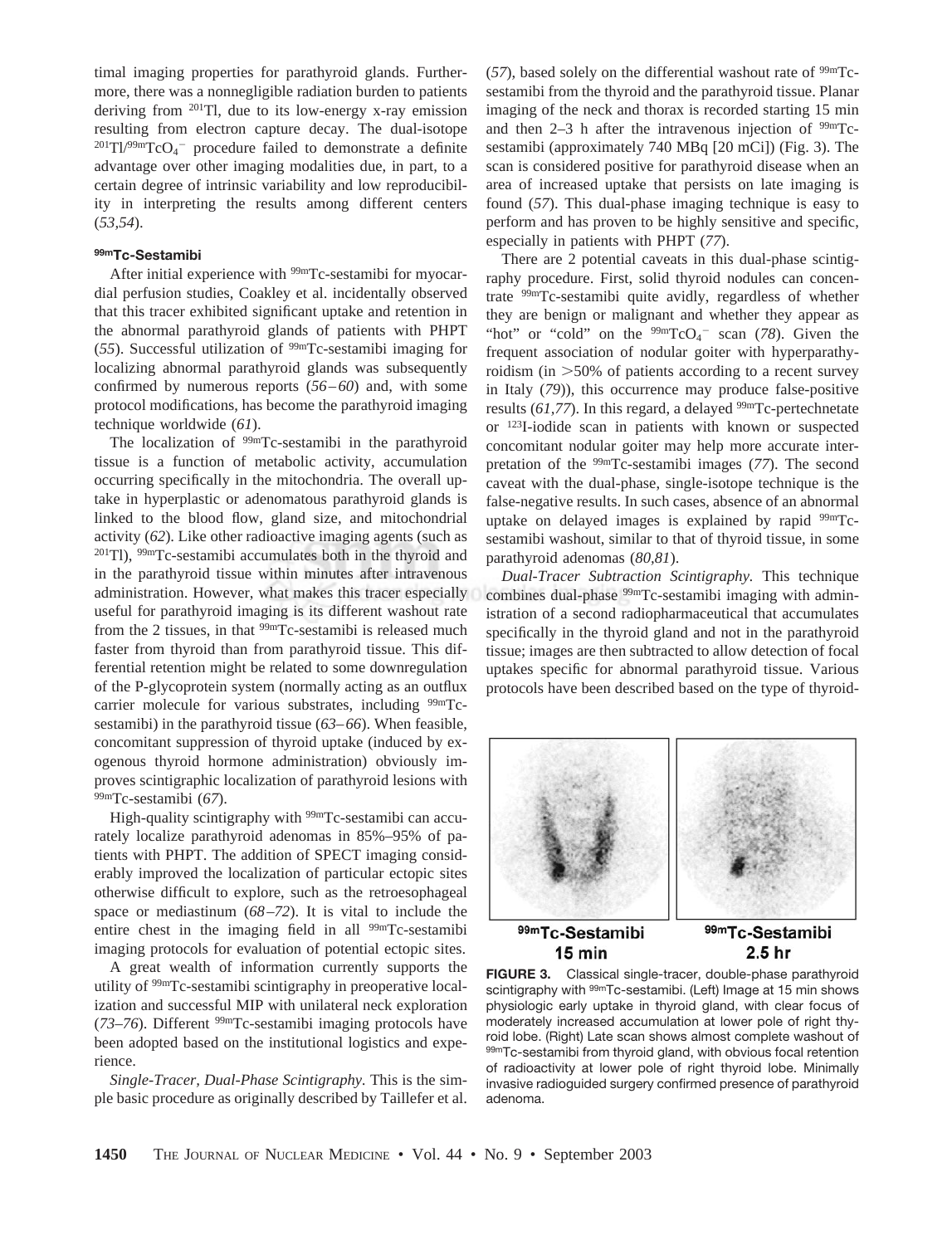imaging agent used and the sequence of the administration of tracers.

The first such imaging protocol is the  $123I/99mTc$ -sestamibi, dual-tracer subtraction technique. Patients are administered 10 MBq  $123$ I-NaI 2-4 h before  $99m$ Tc-sestamibi injection. Imaging is performed at different times or simultaneously using 2 separate energy windows (140 keV for  $99m$ Tc, 159 keV for  $123$ I). The  $123$ I thyroid image is subtracted from the <sup>99m</sup>Tc-sestamibi combined thyroidparathyroid image (*58*). Wide routine application of this procedure is constrained by the high cost and limited availability of 123I. The long imaging time required to obtain satisfactory counting statistics at the doses used also is a limiting factor for 123I thyroid imaging.

Another practical parathyroid imaging technique is the  $^{99m}TcO_4^{-/99m}Tc$ -sestamibi, dual-tracer subtraction technique. Patients are injected with 185 MBq <sup>99m</sup>Tc-pertechnetate and imaging is performed 20 min after injection. Immediately after completion of <sup>99m</sup>Tc-pertechnetate imaging, patients are injected with 300 MBq <sup>99m</sup>Tc-sestamibi without changing the patient's position, and a 20-min dynamic acquisition is performed. Although the technique has been reported to have 89% sensitivity and 98% specificity (*82*), it has its own shortcomings. The technique is hampered by high counting rates originating from <sup>99m</sup>Tc-pertechnetate uptake in the thyroid tissue overriding those originating from 99mTc-sestamibi uptake. The identification of parathyroid adenomas located behind the thyroid contour, especially on planar images, may not be possible. Geatti et al. modified the technique by reducing the <sup>99mT</sup>c-pertechnetate dose to 40 MBq and increasing the 99mTc-sestamibi dose to 400–500 MBq. By adopting this modified protocol, a sensitivity of 95% was achieved in patients with PHPT, without any false-positive result due to thyroid nodules being observed (*27*).

To achieve a rapid washout of <sup>99m</sup>Tc-pertechnetate from the thyroid tissue, potassium perchlorate  $(KClO<sub>4</sub><sup>-</sup>)$  has been used in the  $\frac{99 \text{m}}{\text{TCO}_4}$ <sup>-/99m</sup>Tc-sestamibi protocol (83): 150  $MBq^{99m}TcO<sub>4</sub>$  are injected intravenously; 20 min later, just before positioning the patient under the gamma camera, 400 mg KClO<sub>4</sub><sup>-</sup> are administered orally. A 5-min thyroid scan is acquired. Then, 550 MBq <sup>99m</sup>Tc-sestamibi are injected intravenously without changing the patient's position. A dynamic planar acquisition of seven 5-min frames covering the neck and the entire mediastinum is obtained. The <sup>99m</sup>Tcsestamibi dynamic sequence is evaluated sequentially. The most satisfactory 5-min frame is selected and, after proper normalization, is used as a static scan for subtraction of the 99mTc-pertechnetate scan. The frame selection helps in reducing motion artifacts (Fig. 4). By applying this protocol (which also included a US scan of the neck performed in the same imaging session) to a group of 115 patients with PHPT due to a solitary parathyroid adenoma, Casara et al. reported a sensitivity of 94%, with no false-positive results (despite concomitant nodular goiter in 29% of the cases) (*28*).

The  $99m$ Tc-sestamibi/ $99m$ TcO<sub>4</sub><sup>-</sup>, dual-tracer subtraction technique is a third practical way of improving image interpretation in conventional dual-phase, 99mTc-sestamibi parathyroid scintigraphy. The thyroid imaging agent, 99mTcpertechnetate, is administered after completion of the late  $(2-3 h)$  <sup>99m</sup>Tc-sestamibi image acquisition. At this late time, most of the 99mTc-sestamibi has already washed out from the thyroid, which, therefore, is easily imaged. The image at 20 min after <sup>99m</sup>TcO<sub>4</sub><sup>-</sup> injection combines <sup>99m</sup>Tc-pertechnetate uptake with some residual activity from the earlier  $99mTc$ -sestamibi injection (at this time, most of the  $99mTc$ -



**FIGURE 4.** Parathyroid scintigraphy according to dual-tracer protocol (99mTcpertechnetate and 99mTc-sestamibi), with administration of  $\mathsf{KClO_4}^-$  at start of  $^{99\mathsf{mTc}}$ pertechnetate imaging. (Top left) Virtually normal thyroid gland. (Top center) Fiveminute scan recorded within 35 min of 99mTc-sestamibi injection shows summation scan suggesting presence of adenoma of upper left parathyroid gland, better outlined when subtracting <sup>99m</sup>Tc-pertechnetate scan from summation scan (top right). Minimally invasive radioguided surgery confirmed presence of parathyroid adenoma. (Bottom left) Virtually normal thyroid gland. (Bottom center) Five-minute scan recorded within 35 min of 99mTc-sestamibi injection shows summation scan suggesting presence of adenoma of lower left parathyroid gland, better outlined when subtracting <sup>99m</sup>Tc-pertechnetate scan from summation scan (bottom right). Minimally invasive radioguided surgery confirmed presence of parathyroid adenoma.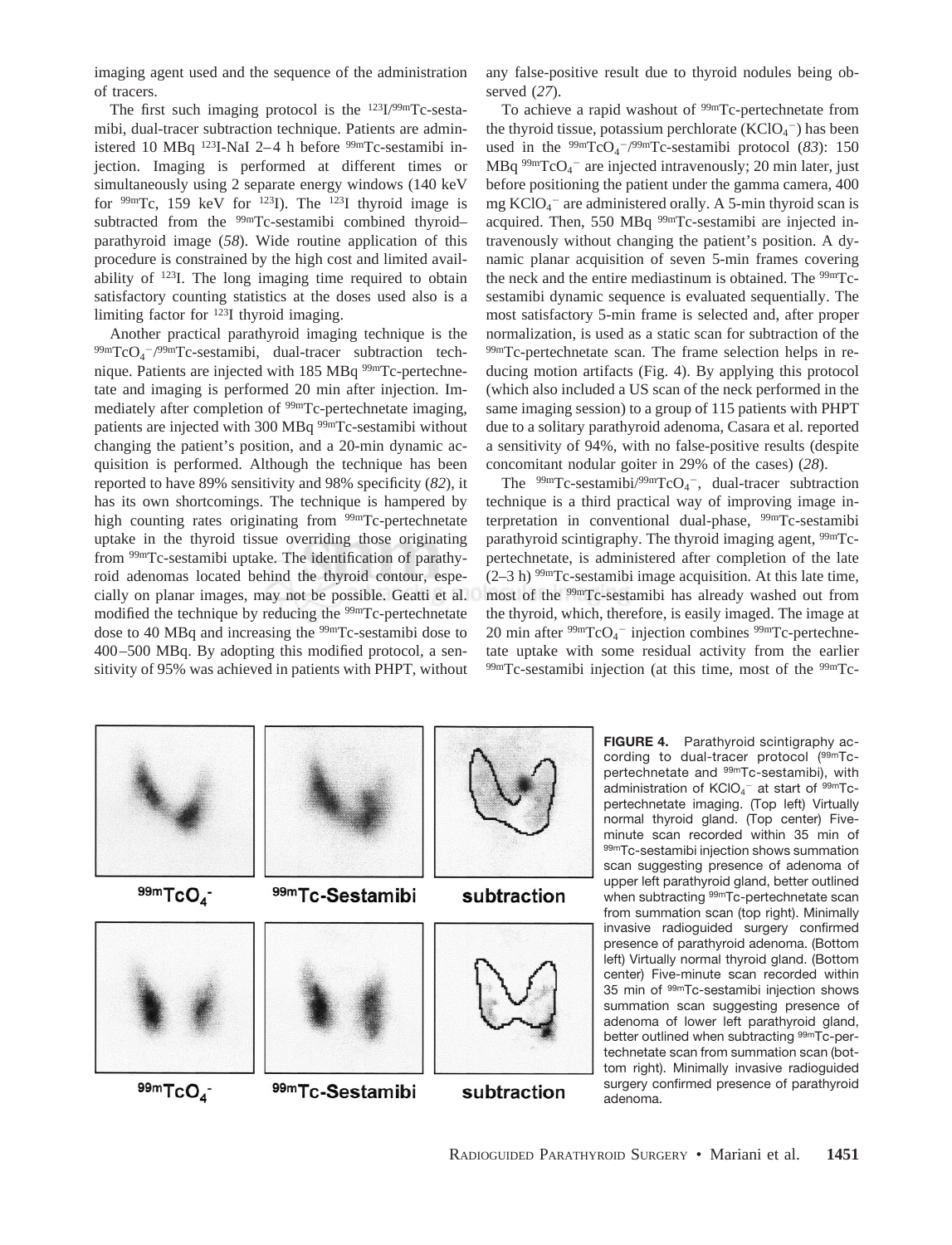sestamibi would be already washed out from the thyroid). The late  $99m$ Tc-sestamibi image is subtracted from the combined scan to obtain a "pure" 99mTc-pertechnetate image, the profile of which will clarify the origin (thyroid vs. parathyroid) of abnormal  $\frac{99 \text{m}}{\text{C}}$ -sestamibi uptake (Fig. 5).

Factors affecting the diagnostic accuracy of <sup>99m</sup>Tc-sestamibi imaging of parathyroid glands include regional perfusion, gland size and functional activity, cell cycle phase, and prevalence of mitochondria-rich oxyphil cells (*84,85*). As little as 100 mg hyperfunctioning parathyroid glands can be detected with application of an appropriate imaging protocol and technique (*28,86–89*). The use of a pinhole collimator in the neck, with a trade-off in image acquisition time, increases imaging resolution. The chest is best evaluated with a parallel-hole collimator either in the planar or in the SPECT mode with its added information on the depth of the lesion and topographic correlation with other anatomic structures. Although, in principle, SPECT offers the



**FIGURE 5.** Double-phase parathyroid scintigraphy with 99mTc-sestamibi in patient with multinodular goiter. (Top left) Image at 15 min shows physiologic early uptake in thyroid gland, with clear focus of increased accumulation at lower pole of left thyroid lobe. (Top right) Late <sup>99m</sup>Tc-sestamibi scan shows some residual activity in thyroid gland, with obvious focal  $99mTc$ sestamibi retention at lower pole of left thyroid lobe. Second tracer (99mTc-pertechnetate) was administered after recording delayed 99mTc-sestamibi scan. (Bottom left) Image obtained by subtracting delayed 99mTc-sestamibi scan from summation scan recorded after 99mTc-pertechnetate administration was used to draw profile of thyroid gland, which was then superimposed on delayed 99mTc-sestamibi scan (bottom right) for better anatomic localization of parathyroid adenoma (confirmed by minimally invasive radioguided surgery).

advantage of better discrimination of focal 99mTc-sestamibi retention in thyroid nodules and the parathyroid tissue, in a busy clinical practice this technique is rarely used for evaluating the neck alone. SPECT is most helpful in evaluation of the mediastinum for possible sites of ectopic parathyroid glands, especially to better guide the surgeon in preoperative planning (Figs. 6 and 7). Because detection of parathyroid tumors in ectopic locations is usually not hampered by proximity with the thyroid gland, SPECT can easily be performed, with satisfactory counting statistics, relatively soon after injection of <sup>99m</sup>Tc-sestamibi (e.g., within 30–40 min, immediately after imaging of the neck and thorax with the early planar views). Although only a marginal improvement in the overall detection rate of parathyroid adenomas is reported with SPECT (*90,91*) (so that the added cost of its systematic routine use is not always justified), most authors now favor a wider application of this imaging modality, especially in patients with recurrent hyperparathyroidism after prior surgery (*30,32,68,72,85,91–93*).

## **99mTc-Tetrofosmin**

As an alternative to <sup>99m</sup>Tc-sestamibi, several authors have proposed the use of 99mTc-tetrofosmin for parathyroid scintigraphy. Although their mechanism of intracellular accumulation and retention differs somewhat (99mTc-sestamibi accumulates primarily in the mitochondria, whereas <sup>99m</sup>Tctetrofosmin is retained primarily in the cytosol fraction), these 2 tracers are used virtually interchangeably as myocardial perfusion agents and as nonspecific oncotropic agents. However, washout of <sup>99mT</sup>c-tetrofosmin from the thyroid parenchyma is considerably slower than that of 99mTc-sestamibi, so that the single-tracer, dual-phase procedure is not always reliable when using <sup>99m</sup>Tc-tetrofosmin (*94–97*). Therefore, the use of a second, thyroid-avid tracer is mandatory for better discrimination of thyroid or parathyroid areas of focal uptake in the neck. In conclusion, 99mTc-tetrofosmin can be used for parathyroid scintigraphy, provided it is used within a dual-tracer subtraction protocol (*96*).

#### **INTRAOPERATIVE PARATHYROID LOCALIZATION**

Radioguided minimally invasive surgery for PHPT is feasible when preoperative scintigraphy identifies a single focus of radiotracer uptake, indicating a parathyroid adenoma.

### **Timing in Radioguided Surgery**

99mTc-Sestamibi is the only radiopharmaceutical currently used to identify the site of parathyroid adenomas by pre- or intraoperative radioguidance. The success of radioguided surgery is dependent on the differential kinetics of 99mTc-sestamibi in thyroid and parathyroid glands. 99mTc-Sestamibi washes out more rapidly from the thyroid than from the parathyroid glands. Intraoperative  $\gamma$ -probe localization of an adenoma is most successful within a very narrow time window, 2–3 h after tracer injection. To opti-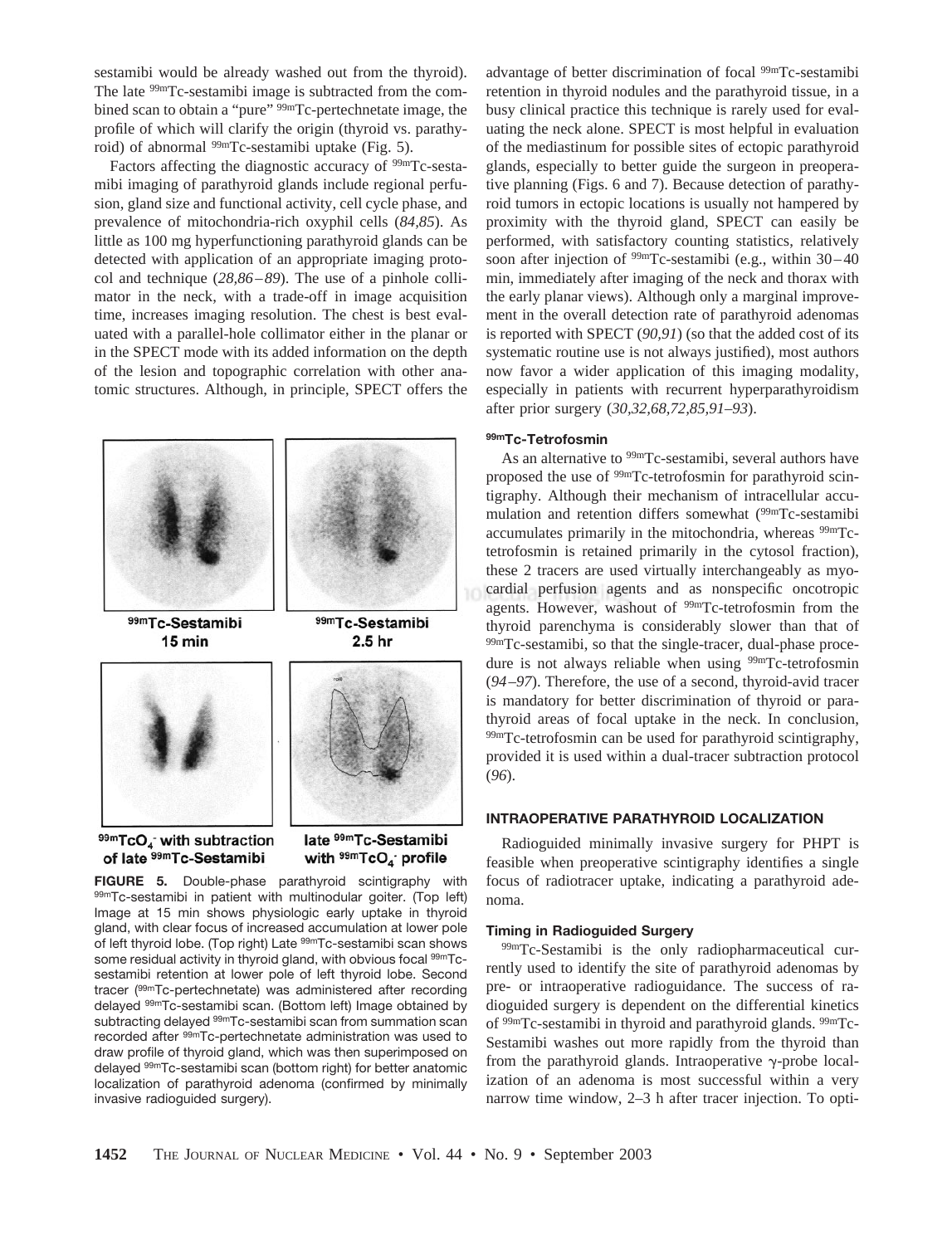

mize the parathyroid-to-thyroid count ratio, and, thus, improve the  $\gamma$ -probe performance, different protocols have been introduced.

Norman and Cheda (*18*) perform scintigraphy on the day of surgery. Patients are administered a full imaging dose of 99mTc-sestamibi (740 MBq) in the nuclear medicine department, where parathyroid scintigraphy is performed per a dual-phase protocol at 20 min and 2 h.  $\gamma$ -Probe–guided surgery begins at approximately 2.5–3 h after the injection of 99mTc-sestamibi. This protocol offers the advantage of performing parathyroid scintigraphy and surgery on the same day (*98,99*). It implies, however, that the parathyroid

**FIGURE 6.** Anatomic localization of ectopic parathyroid adenomas by <sup>99m</sup>Tc-sestamibi SPECT. (A) Patient with persistent hyperparathyroidism after total thyroidectomy and bilateral neck exploration performed because of concomitant multinodular goiter and PHPT. Tomographic slices in transverse (left), sagittal (center), and coronal (right) planes define anatomic location of single focus of intense <sup>99m</sup>Tc-sestamibi uptake in anterior planes of upper mediastinum. Minimally invasive reoperation under radioguidance enabled surgeon to remove parathyroid adenoma located within thymus. (B) Tomographic slices in transverse (1), sagittal (2), and coronal (3 and 4) planes define anatomic location of single focus of intense 99mTc-sestamibi uptake behind thyroid gland. Surgery revealed parathyroid adenoma located in retroesophageal space.

adenoma has already been identified with prior parathyroid scintigraphy or other imaging modalities.

Casara et al. (*100,101*) and Rubello et al. (*102*) perform intraoperative  $\gamma$ -probe–guided surgery using a separate-day protocol. Parathyroid scintigraphy with 99mTc-sestamibi is performed a few days before surgery usually with a doubletracer subtraction imaging protocol. A low dose of  $99mTc$ sestamibi (37 MBq) is injected in the operating room just before the start of the operation. Intraoperative PTH monitoring (QPTH) is also used to confirm complete removal of the hyperfunctioning parathyroid tissue. This low-dose 99mTc-sestamibi protocol offers additional advantages of



99mTc-Sestamibi



99mTc-Albumin



fused

**FIGURE 7.** Anatomic localization of ectopic parathyroid adenoma by combined 99mTc-sestamibi and 99mTc-albumin SPECT. (Top left) Tomographic coronal slice obtained after <sup>99m</sup>Tc-sestamibi administration demonstrates focal area of abnormal tracer uptake in mediastinum, whose exact anatomic location with respect to other mediastinal structures remains uncertain. (Top right) Dose of 99mTc-albumin was then injected (without moving patient) as indicator of intravascular space, and another SPECT image was acquired under same conditions as <sup>99m</sup>Tc-sestamibi SPECT. (Bottom) Image fusion of corresponding coronal slices demonstrates that lesion with focal uptake of 99mTc-sestamibi is located in aortopulmonary window. Subsequent radioguided surgery confirmed presence of parathyroid adenoma in anatomic location identified by fusion analysis.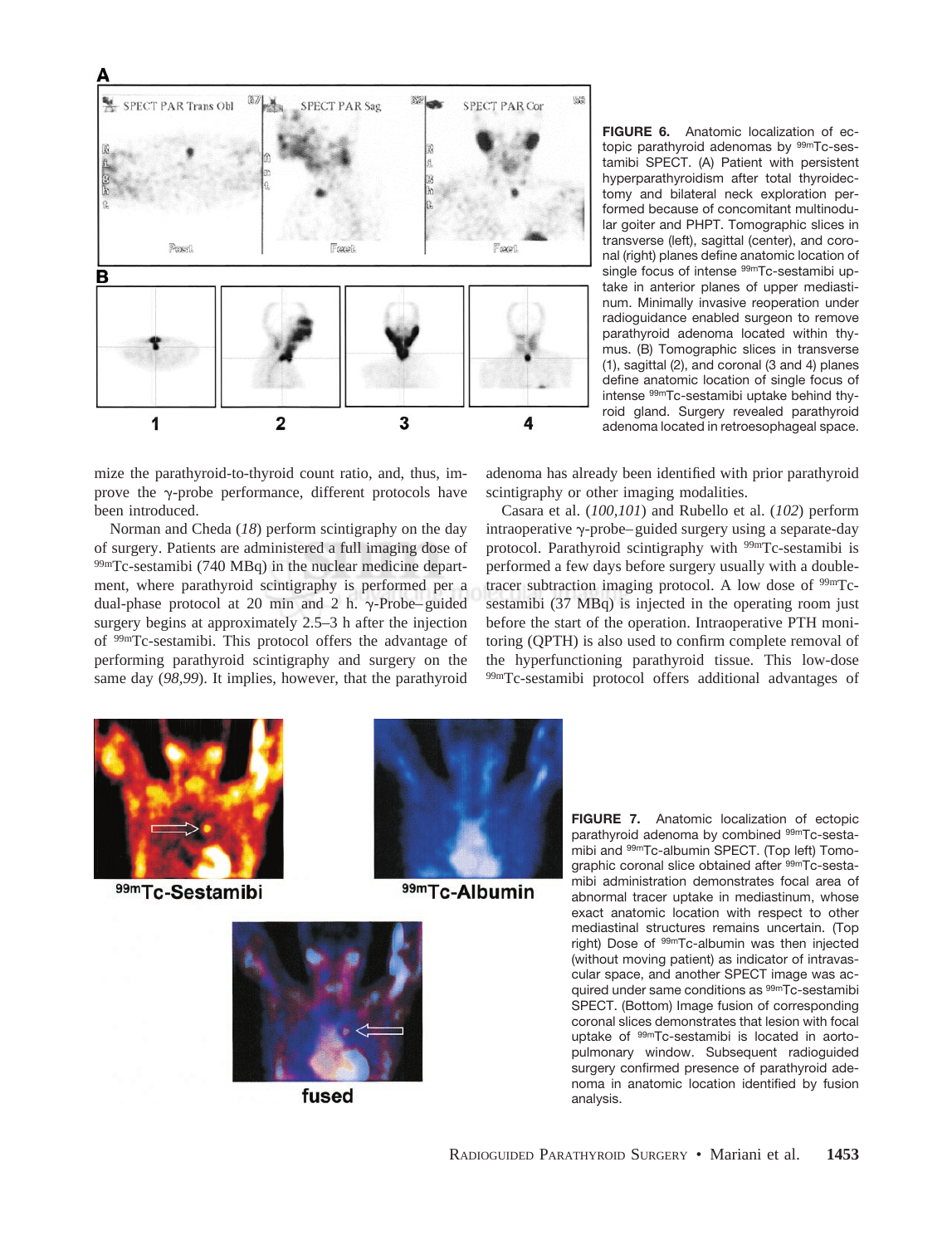minimized radiation exposure to the surgeon and to the team and possibly improves the chance of identification of parathyroid lesions with rapid 99mTc-sestamibi washout (*80,81*). This protocol was also found to be particularly useful in patients with concomitant nodular goiter (*27,28*), although these patients are not optimal candidates for minimally invasive radioguided parathyroid surgery, due to the high false-positive uptake sites in the thyroid mimicking parathyroid adenomas.

Bozkurt et al. describe a patient-specific, optimal timeto-surgery protocol to improve operative success in -probe–guided parathyroid localization (*103*). Using double-phase 99mTc-sestamibi parathyroid scintigraphy (500– 700 MBq), the  $99m$ Tc-sestamibi time–activity curves for both parathyroid and thyroid glands are generated. The optimal time to surgery was determined on the basis of the time at which the target-to-background ratio was maximum. On the day of surgery, patients receive the same dose of 99mTc-sestamibi and are taken to the operating room at the time of optimal target-to-background ratio that was determined by the preoperative imaging study.

In addition, several groups use a modified separate-day protocol, in which a higher dose of <sup>99mT</sup>c-sestamibi is injected immediately before surgery (about 370 MBq) to reach higher target-to-background ratios, which are particularly useful for identification of ectopic parathyroid adenomas.

advancing mo

## **Operative Technique**

On the basis of the specific protocol adopted, minimally invasive radioguided parathyroid surgery is started 30 min to 3 h after 99mTc-sestamibi administration. After induction of the preferred anesthesia (local, regional, or general), external  $\gamma$ -probe scanning is performed to locate the hot spot. Once the hot spot is identified (cutaneous marking by the nuclear medicine physician could be very helpful), a small incision is made and the space under the strap muscles is entered. The probe is then inserted into the skin incision (maximum, 1–2 cm), directly over the presumed location of the adenoma. The high-pitch signals produced by the  $\gamma$ -probe lead the surgeon toward the location with highest radioactivity. A parathyroid-to-thyroid ratio higher than 1.5 strongly suggests the presence of a parathyroid adenoma, whereas typical parathyroid-to-background ratios (excluding the thyroid tissue) range between 2.5 and 4.5. After the parathyroid lesion is removed, the ex vivo counting rate of an adenoma is at least 20% and usually is 50% higher than the thyroid background (*104*). The surgical bed is scanned again to ensure the complete removal of the adenoma by establishing a new level of background radioactivity. A ratio greater than 1.2 between the ex vivo lesion counts and the residual background counts is another criterion used to determine successful excision of an abnormal gland (*104*). The errors due to equivocal or false-positive scans are thus decreased by the use of an intraoperative  $\gamma$ -probe. It should be noted, however, that similar count ratios can occasionally

be observed also when removing simply hyperplastic parathyroid tissue or even a thyroid nodule (*89,101*). A final assessment of radioactivity in all 4 quadrants at the end of the surgical exploration increases the surgeon's confidence in the completeness of the parathyroidectomy.

 $\gamma$ -Probe guidance enables the surgeon to perform a rather small skin incision with improved cosmesis. The technique can also be performed under local anesthesia. The operating time is reduced, and the patient can be discharged from the hospital earlier (*18,105,106*). As with other radioguided surgical procedures (e.g., sentinel lymph node biopsy), a successful clinical outcome requires a smooth coordination between the nuclear medicine physician, the surgeon, and the pathologist).

# **GUIDELINES AND CONTROVERSIES IN RADIOGUIDED MIP**

The guidelines for a  $\gamma$ -probe–guided MIP (GP-MIP) are based on the clinical profile of patients and the preoperative 99mTc-sestamibi imaging study findings. GP-MIP is an appropriate approach in patients who have a high probability of a solitary parathyroid adenoma established on the basis of 99mTc-sestamibi scintigraphy (and US imaging), significant 99mTc-sestamibi uptake in the parathyroid adenoma, no coexisting 99mTc-sestamibi–avid thyroid nodules, no history of familial hyperparathyroidism or MEN, and no history of previous neck irradiation (*18,28,100*). Following these criteria, the fraction of patients who are candidates for GP-MIP is about 60%–70% of all cases of PHPT (*39,100,107*). Additional settings in which radioguided parathyroidectomy is indicated include reoperation for persistent or recurrent hyperparathyroidism and ectopic adenomas (especially, major ectopy).

In some clinical settings, the most frequent cause of exclusion from GP-MIP was the diagnosis of a concomitant nodular goiter (*101*). In fact, thyroid nodules can give false-positive results both at preoperative scintigraphy (*57,108,109*) and at radioguided surgery (*109,110*) because  $> 50\% - 60\%$  of them can trap and retain  $\frac{99 \text{m}}{2}$ Tc-sestamibi similarly as parathyroid adenomas (*61,110*). This problem is partly overcome by double-tracer subtraction protocols  $(123I)^{99m}$ Tc-sestamibi or  $^{99m}$ Tc-pertechnetate/ $^{99m}$ Tc-sestamibi) that are therefore generally preferred for preoperative localization in areas with high prevalence of thyroid nodular goiter, as in many European countries (*61,109*).

Considering also the possible association of a parathyroid adenoma with nodular goiter, the use of a double-tracer technique or of 99mTc-sestamibi scintigraphy combined with US examination might be useful in planning the type and extent of surgery (*89,101*): (a) bilateral neck exploration in the case of any PHPT patient with concomitant multinodular goiter; (b) unilateral neck exploration in the case of a solitary parathyroid adenoma with concomitant nodular goiter located in the ipsilateral thyroid lobe; (c) GP-MIP in the case of a solitary 99mTc-sestamibi–avid parathyroid adenoma with a normal thyroid gland; and (d) endoscopic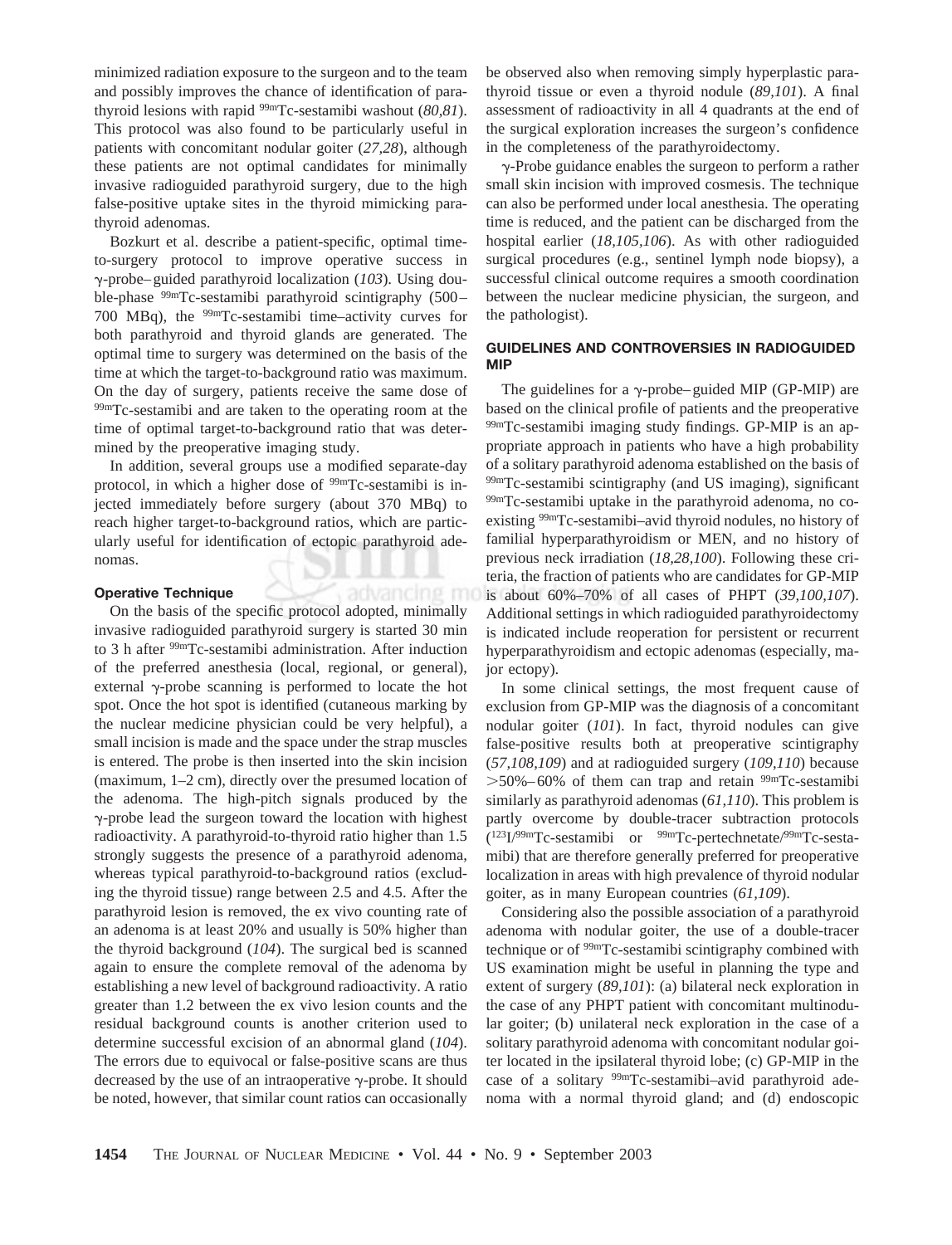surgery in the infrequent case of a solitary <sup>99m</sup>Tc-sestamibinegative (but US positive) parathyroid adenoma with a normal thyroid gland. Thus, intraoperative  $\gamma$ -probe guidance can simply be considered as a completion of accurate preoperative scintigraphic imaging.

The advantages of intraoperative  $\gamma$ -probe guidance in parathyroid surgery can be summarized as follows: (a) The  $\gamma$ -probe guides the surgeon to the site of the parathyroid adenoma, thus facilitating the approach and shortening the surgical times, especially for parathyroid adenomas located in an ectopic site or deep in the neck  $(89,102)$ . (b)  $\gamma$ -Probe guidance is helpful in evaluating the completeness of parathyroid tissue removal (*18,89,102,104*). (c) Use of the -probe for measuring ex vivo radioactivity of the removed specimen helps in verifying the effective removal of parathyroid tissue and, thus, in evaluating the success of surgery (*18,89,102,104*). As mentioned above, the so-called "20% rule" proposed by Murphy and Norman (*104*) has been reported to yield a 100% accuracy in distinguishing solitary parathyroid adenomas from hyperplasia. An in vitro  $\gamma$ -probe assessment that does not meet the above criteria should direct the surgeon to continue the exploration, obtain intraoperative QPTH measurement, and perform frozen section analysis of the removed tissue.

Inconsistent results with the 20% rule, or even when using higher thresholds such as 30%–40% above background, reported by other groups, might be related to the variations in administered doses, timing of  $\gamma$ -probe measurements, and background references (*89,107,111,112*). The different sensitivities of the various  $\gamma$ -probes used and the use of collimated or uncollimated probes also significantly contribute to the variability of reported results with GP-MIP (*89,107*).

Although  $\gamma$ -probe guidance is highly effective for the intraoperative detection of solitary parathyroid adenomas, difficulties might arise in those rare patients with multigland disease with a "dominant" parathyroid gland. In these patients, intraoperative  $\gamma$ -probe counting in a nondominant, yet adenomatous, parathyroid gland can be significantly lower that the counting rate in the dominant gland, thus leading the surgeon to underestimate the presence of multigland disease (*89,107,113*). In this clinical setting, intraoperative QPTH assay offers the advantage of identifying patients with multigland disease (*114*), including those with scan-negative enlarged parathyroid glands. On the basis of these considerations, confirmation of complete parathyroid removal by intraoperative QPTH assay is still advisable, even when performing GP-MIP both at first surgery and at reoperation (*89,100,102,107*). Although intraoperative QPTH assay does not seem to increase significantly the success rate of surgery in carefully selected patients with a solitary parathyroid adenoma (*114*), there are no relative or absolute contraindications to using this procedure, alone or in combination with intraoperative  $\gamma$ -probe guidance.

 $\gamma$ -Probe guidance has also been useful when performing a standard bilateral neck exploration, because it increases the accuracy of preoperative <sup>99mT</sup>c-sestamibi scintigraphy (*89,99,110*). A negative preoperative 99mTc-sestamibi scan and contemplation of bilateral neck exploration should not preclude radioguided parathyroid surgery.

The cost-effectiveness of the image-guided minimally invasive approach—that is, the expense of imaging with equipment required—has been questioned. However, the potential savings from decreased operating time and hospital stay were found to be comparable or in favor of the minimally invasive approach in many analyses  $(73,107,113)$ . A major concern when using a <sup>99m</sup>Tc-sestamibi–guided focused unilateral surgical approach is a possible failure to diagnose multigland disease. A recent review demonstrated that the reported incidence of multigland disease in a series in which bilateral explorations were done is 20%, whereas the incidence with focused unilateral explorations is only 5% (*11*). The difference could be explained by the lower sensitivity of <sup>99m</sup>Tc-sestamibi localization in multigland disease, resulting in underdiagnosis of this occurrence. However, the possibility of overdiagnosis of multigland disease with the bilateral approach (biased pathology) cannot be discarded. The evidence-based support for MIP comes from the fact that the recurrence rates following focused unilateral approaches have not been higher than those of the bilateral approach.

## **CONCLUSION**

GP-MIP is a very attractive surgical approach to treat patients with PHPT secondary to solitary parathyroid adenoma. GP-MIP has proven to be technically easy, safe, and with a low morbidity rate in the hands of a skilled surgeon (*18,28,89*). The advantages of GP-MIP over bilateral neck exploration in patients with PHPT secondary to solitary adenoma can be summarized as follows: (a) smaller incision, less surgical trauma; (b) shorter length of surgery, anesthesia, and hospital stay; (c) less postsurgical pain; (d) better cosmetic results; and (e) lower overall cost. In contrast to minimally invasive endoscopic surgery, GP-MIP can be performed also for reintervention in patients with persistent or recurrent hyperparathyroidism (*89,99*).

The guidelines for GP-MIP can be summarized as follows: (a) Only patients with a high probability of a solitary parathyroid adenoma and a normal thyroid gland should be considered. (b) The most appropriate preoperative scintigraphic protocol should be selected on the basis of thyroid and parathyroid imaging information. (c) The radiation exposure dose to the surgeon and operating theater personnel should be minimized by administering the lowest dose of 99mTc-sestamibi proven to be effective for performing GP-MIP. (d) Both in vivo or ex vivo  $\gamma$ -probe counting and intraoperative QPTH measurement should be used to evaluate the success and completeness of surgery.

## **REFERENCES**

<sup>1.</sup> Bilezikian JP, Silverberg SJ. Clinical spectrum of primary hyperparathyroidism. *Rev Endocr Metab Disord.* 2000;1:237–245.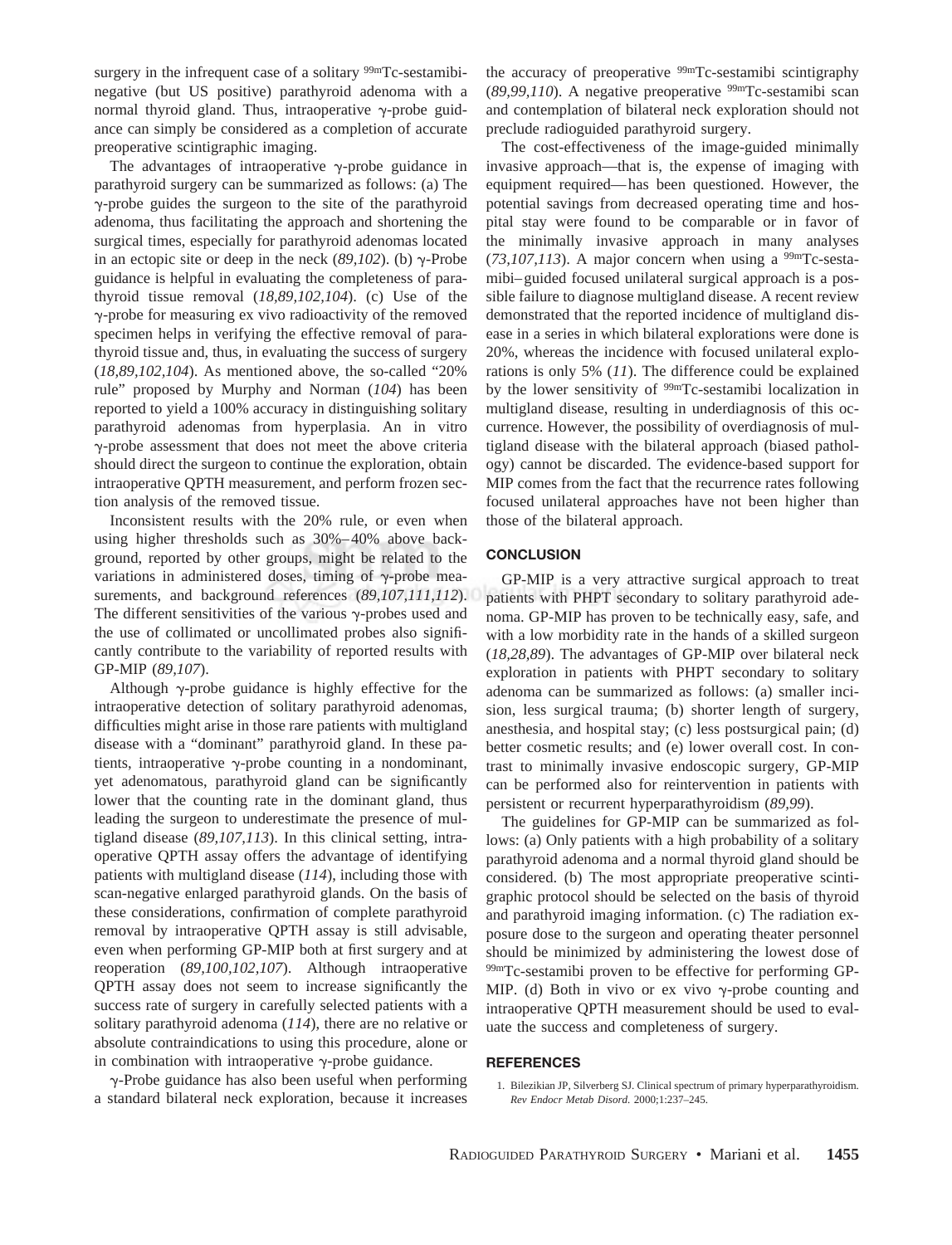- 2. Sywak MS, Robinson BG, Clifton-Bligh P, et al. Increase in presentations and procedure rates for hyperparathyroidism in Northern Sydney and New South Wales. *Med J Aust.* 2002;177:246–249.
- 3. Heath H 3rd, Hodgson SF, Kennedy MA. Primary hyperparathyroidism: incidence, morbidity, and potential economic impact in a community. *N Engl J Med.* 1980;302:189–193.
- 4. Clark OH, Siperstein AE. The hypercalcemic syndrome. In: Friesen SR, Thompson NW, eds. *Surgical Endocrinology Clinical Syndromes.* Philadelphia, PA: Lippincott; 1990:311–339.
- 5. Melton LJ 3rd. The epidemiology of primary hyperparathyroidism in North America. *J Bone Miner Res.* 2002;17(suppl 2):N12–N17.
- 6. Adami S, Marcocci C, Gatti D. Epidemiology of primary hyperparathyroidism in Europe. *J Bone Miner Res.* 2002;17(suppl 2):N18–N23.
- 7. Bilezikian JP, Meng X, Shi Y, Silverberg SJ. Primary hyperparathyroidism in women: a tale of two cities—New York and Beijing. *Int J Fertil Womens Med.* 2000;45:158–165.
- 8. Raisz LG, Kream BE, Lorenzo JA. Metabolic bone disease. In: Wilson JD, Foster DW, Kronenberg HM, Larsen PR, eds. *Williams Textbook of Endocrinology.* 9th ed. Philadelphia, PA: Saunders; 1998:1211–1240.
- 9. Kinder BK, Stewart AF. Hypercalcemia. *Curr Probl Surg.* 2002;39:349–448.
- 10. DeLellis RA. Tumors of the parathyroid gland. In: *Atlas of Tumor Pathology.* Third Series, Fascicle 6. Washington, DC: Armed Forces Institute of Pathology; 1993:25–51, 65–78.
- 11. Lee NC, Norton JA. Multiple gland disease in primary hyperparathyroidism: a function of operative approach*? Arch Surg.* 2002;137:896–900.
- 12. Metz D, Jensen R, Allen B, et al. Multiple endocrine neoplasia type 1: clinical features and management. In: Bilezikian J, Levine M, Marcus R, eds. *The Parathyroids.* New York, NY: Raven Press; 1994:591–647.
- 13. Mandl F. Therapeutic attempt of osteitis fibrosa generalisata by excision of an epithelial-corpuscle tumors [in German]. *Wien Klin Wochenschr.* 1925;195: 1343–1344.
- 14. Kaplan EL, Yashiro T, Salti G. Primary hyperparathyroidism in the 1990s: choice of surgical procedures for this disease. *Ann Surg.* 1992;215:301–317.
- 15. Rose MD, Wood TF, Van Herle AJ, et al. Long term management and outcome of parathyroidectomy for sporadic primary multiple gland disease. *Arch Surg.* 2001;136:621–626.
- 16. Udelsman R. Six hundred fifty-six consecutive explorations for primary hyperparathyroidism. *Ann Surg.* 2002;235:665–672.
- 17. Sofferman RA, Nathan MH, Fairbank JT, Foster RS Jr, Krag DN. Preoperative technetium 99m sestamibi imaging: paving the way to minimal-access parathyroid surgery. *Arch Otolaryngol Head Neck Surg.* 1996;122:369–374.
- 18. Norman J, Cheda H. Minimally invasive radioguided parathyroidectomy facilitated by intraoperative nuclear mapping. *Surgery.* 1997;122:998–1004.
- 19. Rubello D, Pelizzo MR, Casara D. Nuclear medicine and minimally invasive surgery of parathyroid adenomas: a fair marriage [editorial]. *Eur J Nucl Med.* 2003;30:189–192.
- 20. Sackett WR, Barraclough B, Reeve TS, Delbridge LW. Worldwide trends in the surgical treatment of primary hyperparathyroidism in the era of minimally invasive parathyroidectomy. *Arch Surg.* 2002;137:1055–1059.
- 21. Tibblin S, Bondeson AG, Ljungberg O. Unilateral parathyroidectomy in hyperparathyroidism due to a single adenoma. *Ann Surg.* 1982;195:245–252.
- 22. Chapuis Y, Icard P, Fulla Y, et al. Parathyroid adenomectomy under local anesthesia with intra-operative monitoring of UcAMP and/or 1–84 PTH. *World J Surg.* 1992;16:570–575.
- 23. Nussbaum SR, Thompson AR, Hutcheson KA, et al. Intraoperative measurement of parathyroid hormone in the surgical management of hyperthyroidism. *Surgery.* 1988;104:1121–1127.
- 24. Irvin GL 3rd. American Association of Endocrine Surgeons presidential address: chasin' hormones. *Surgery.* 1999;126:993–997.
- 25. Irvin GL 3rd, Carneiro DM. Rapid parathyroid hormone assay guided exploration. *Oper Tech Gen Surg.* 1999;1:18–27.
- 26. Ammori BJ, Madan M, Gopichandran TD, et al. Ultrasound guided unilateral neck exploration for sporadic primary hyperparathyroidism: is it worthwhile? *Ann R Coll Surg Engl.* 1998;80:433–437.
- 27. Geatti O, Shapiro B, Orsolon P, et al. Localization of parathyroid enlargement: experience with technetium 99m methoxyisobutylisonitrile and thallium-201 scintigraphy, ultrasound and computed tomography. *Eur J Nucl Med.* 1994;21: 17–23.
- 28. Casara D, Rubello D, Pelizzo MR, Shapiro B. Clinical role of <sup>99mTcO4/MIBI</sup> scan, ultrasound and intra-operative gamma probe in the performance of unilateral and minimally invasive surgery in primary hyperparathyroidism. *Eur J Nucl Med.* 2001;28:1351–1359.
- 29. Miller DL, Doppman MD, Shawker MD, et al. Localization of parathyroid

adenomas in patients who have undergone surgery. *Radiology.* 1987;162:133– 137.

- 30. Uden P, Aspelin P, Berglund J. Preoperative localization in unilateral parathyroid surgery: a cost-benefit study on ultrasound, computed tomography and scintigraphy. *Acta Chir Scand.* 1990;156:29–35.
- 31. Gofrit ON, Labensart PD, Pikarsky A, Lackstein D, Gross DJ, Shiloni E. High-resolution ultrasonography: highly sensitive, specific technique for preoperative localization of parathyroid adenoma in the absence of multinodular thyroid disease. *World J Surg.* 1997;21:287–290.
- 32. Lloyd MN, Lees WR, Milroy EJG. Preoperative localisation in primary hyperparathyroidism. *Clin Radiol.* 1990;41:239–243.
- 33. Beierwaltes WH. Endocrine imaging: parathyroid, adrenal cortex and medulla, and other endocrine tumors—Part 2. *J Nucl Med.* 1991;32:1627–1639.
- 34. Tomasella G. Diagnostic imaging in primary hyperparathyroidism—radiological techniques: US–CAT–MR [in Italian]. *Minerva Endocrinol.* 2001;26:3–12.
- 35. De Feo ML, Colagrande S, Biagini C, et al. Parathyroid glands: combination of 99mTc-MIBI scintigraphy and US for demonstration of parathyroid glands and nodules. *Radiology.* 2000;214:393–402.
- 36. Udelsman R. Is unilateral neck exploration for parathyroid adenoma appropriate? *Adv Surg.* 2000;34:319–329.
- 37. Eisenberg H, Pallotta J, Sacks B, Brickman AS. Parathyroid localization, three-dimensional modeling, and percutaneous ablation techniques. *Endocrinol Metab Clin North Am.* 1989;18:659–700.
- 38. Mitchell BK, Merrel RC, Kinder BK. Localization studies in patients with hyperparathyroidism. *Surg Clin North Am.* 1995;75:483–498.
- 39. Koong HN, Choong LH, Soo KC. The role of preoperative localisation techniques in surgery for hyperparathyroidism. *Ann Acad Med Singapore.* 1998;27: 192–195.
- 40. Levin KE, Clark OH. Localization of parathyroid glands. *Annu Rev Med.* 1988;39:29–40.
- 41. Weber AL, Randolph G, Aksoy FG. The thyroid and parathyroid glands: CT and MR imaging and correlation with pathology and clinical findings. *Radiol Clin North Am.* 2000;38:1105–1129.
- 42. Kneeland JB, Krubsack AJ, Lawson TL, et al. Enlarged parathyroid glands: high-resolution local coil MR imaging. *Radiology.* 1987;162:143–146.
- 43. Lee VS, Spritzer CE, Coleman RE, Wilkinson RH Jr, Coogan AC, Leight GS Jr.
- The complementary roles of fast spin-echo MR imaging and double-phase 99mTc-sestamibi scintigraphy for localization of hyperfunctioning parathyroid glands. *AJR.* 1996;167:1555–1562.
- 44. Lee VS, Spritzer CE. MR imaging of abnormal parathyroid glands. *AJR.* 1998;170:1097–1103.
- 45. Hishibashi M, Nishida H, Hiromatsu Y, Kojima K, Tabuchi E, Hayabuchi N. Comparison of technetium-99m-MIBI, technetium-99m-tetrofosmin, ultrasound, and MRI for localization of abnormal parathyroid glands. *J Nucl Med.* 1988;39:320–324.
- 46. Fayet P, Hoeffel C, Fulla Y, et al. Techetium-99m-sestamibi, magnetic resonance imaging and venous blood sampling in persistent and recurrent hyperparathyroidism. *Br J Radiol.* 1997;70:459–464.
- 47. Gotway MB, Reddy GP, Webb WR, Morita ET, Clark OH, Higgins CB. Comparison between MR imaging and 99mTc-MIBI scintigraphy in the evaluation of recurrent or persistent hyperparathyroidism. *Radiology.* 2001;218:783– 790.
- 48. McDermott VG, Mendez Fernandez RJ, Meakem TJ 3rd, et al. Preoperative MR imaging in hyperparathyroidism: results and factors affecting parathyroid detection. *AJR.* 1996;166:705–710.
- 49. NIH Conference: diagnosis and management of asymptomatic primary hyperparathyroidism—consensus development conference statement. Consensus Development Conference, NIH. *Ann Intern Med*. 1991;114:593–597.
- 50. Di Giulio W, Morales J. An evaluation of parathyroid scanning using selenium-75-methionine. *J Nucl Med.* 1966;7:380–384.
- 51. Waldorf JC, van Heerden JA, Gorman CA, Grant CS, Wahner HW. [75Se]Selenomethionine scanning for parathyroid localization should be abandoned. *Mayo Clin Proc.* 1984;59:534–537.
- 52. Ferlin G, Borsato N, Camerani M, Conte N, Zotti D. New perspectives in localizing enlarged parathyroids by technetium-thallium subtraction scan. *J Nucl Med.* 1983;24:438–441.
- 53. Samanta A, Wilson B, Iqbal J, Burden AC, Walls J, Cosgriff P. A clinical audit of thallium-technetium subtraction parathyroid scans. *Postgrad Med J.* 1990; 66:441–445.
- 54. Nicholson DA, Dawson P, Lavender JP. Imaging of the parathyroids. In: Lynn J, Bloom SR, eds. *Surgical Endocrinology.* Oxford, U.K.: Butterworth-Heinemann; 1993:351–361.
- 55. Coakley AJ, Kettle AG, Wells CP, O'Doherty MJ, Collins REC. 99mTc-Sesta-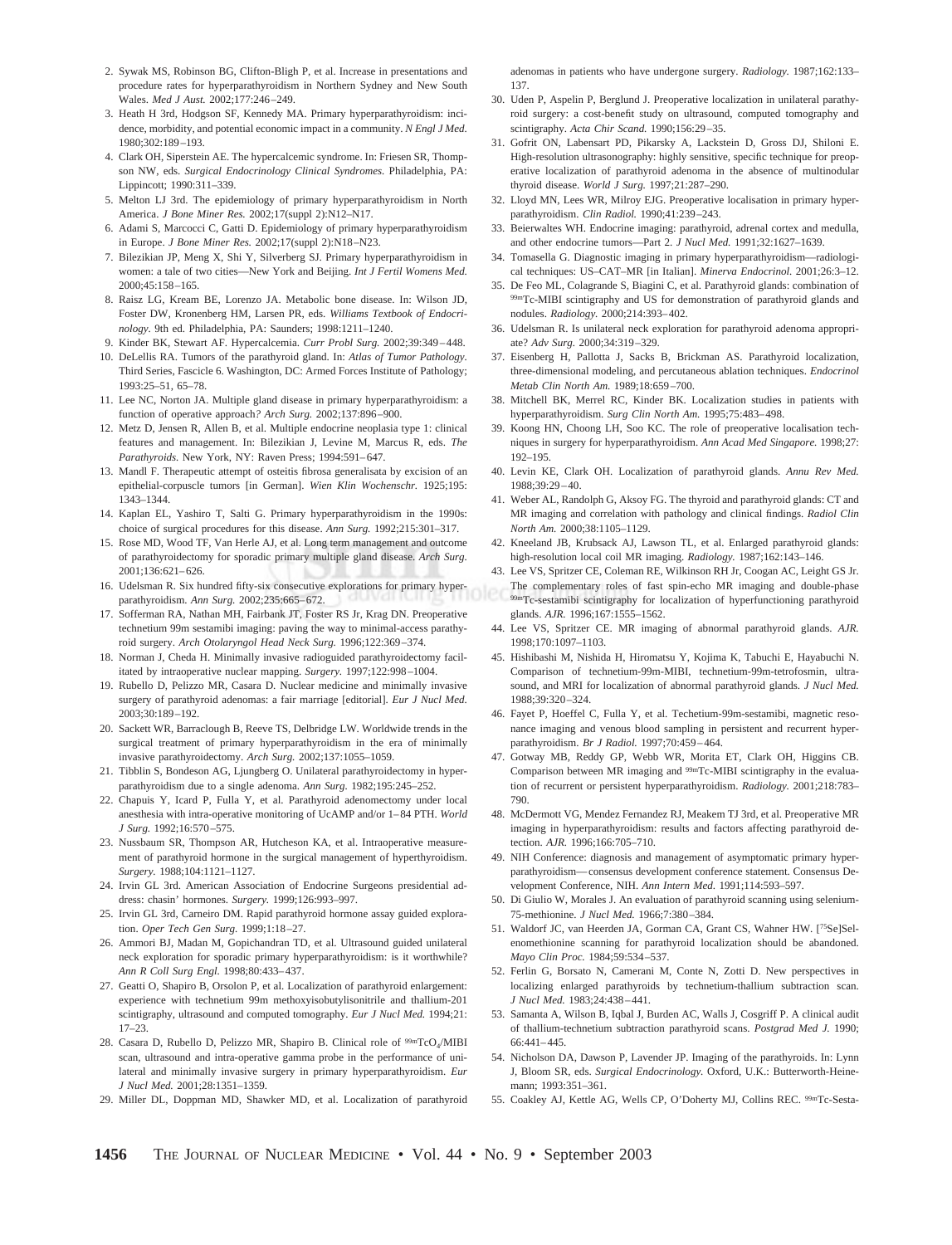mibi: a new agent for parathyroid imaging. *Nucl Med Commun.* 1989;10:791– 794.

- 56. O'Doherty MJ, Kettle AG, Wells P, Collins REC, Coakley AJ. Parathyroid imaging with technetium-99m-sestamibi: preoperative localization and tissue uptake studies. *J Nucl Med.* 1992;33:313–319.
- 57. Taillefer R, Boucher Y, Potvin C, et al. Detection and localization of parathyroid adenomas in patients with hyperparathyroidism using a single radionuclide imaging procedure with technetium-99m-sestamibi (double phase study). *J Nucl Med.* 1992;33:1801–1807.
- 58. Weber CJ, Vansant J, Alazraki N, et al. Value of technetium 99m sestamibi iodine imaging in reoperative parathyroid surgery. *Surgery.* 1993;114:1011– 1018.
- 59. Casas AT, Burke GJ, Mansberger AR, Wei JP. Impact of technetium-99m sestamibi localization on operative time and success of operations for primary hyperparathyroidism. *Am Surg.* 1994;60:12–17.
- 60. Feingold DL, Alexander HR, Chen CC, et al. Ultrasound and sestamibi scan as the only preoperative imaging tests in reoperation for parathyroid adenomas. *Surgery.* 2000;128:1103–1110.
- 61. Giordano A, Rubello D, Casara D. New trends in parathyroid scintigraphy. *Eur J Nucl Med.* 2001;28:1409–1420.
- 62. Hetrakul N, Civelek AC, Stag CA, Udelsman R. In vitro accumulation of technetium-99m sestamibi in human parathyroid mitochondria. *Surgery.* 2001; 130:1011–1018.
- 63. Piwnica-Worms D, Chiu ML, Budding M, Kronauge JF, Kramer RA, Croop JM. Functional imaging of multidrug resistant P-glycoprotein with organotechnetium complex. *Cancer Res.* 1993;53:977–984.
- 64. Mitchell BK, Cornelius EA, Zoghbi S, et al. Mechanism of technetium 99m sestamibi parathyroid imaging and possible role of p-glycoprotein. *Surgery.* 1996;120:1039–1045.
- 65. Bhatnagar A, Vezza PR, Bryan JA, et al. Technetium-99m-sestamibi parathyroid scintigraphy: effect of P-glycoprotein, histology and tumor size on detectability. *J Nucl Med.* 1998;39:1617–1620.
- 66. Yamaguchi S, Yachiku S, Hashimoto H, et al. Relation between technetium 99m methoxyisobutylisonitrile accumulation and multidrug resistance protein in the parathyroid glands. *World J Surg.* 2002;26:29–34.
- 67. Royal RE, Delpassand ES, Shapiro SE, et al. Improving the yield of preoperative parathyroid localization: technetium-99m-sestamibi imaging after thyroid suppression. *Surgery.* 2002;132:968–974.
- 68. Billotey C, Sarfati E, Aurengo A, et al. Advantages of SPECT in technetium-99m-sestamibi parathyroid scintigraphy. *J Nucl Med.* 1996;37:1773–1778.
- 69. Carty SE, Worsey MJ, Virji MA, Brown ML, Watson CG. Concise parathyroidectomy: the impact of preoperative SPECT <sup>99m</sup>Tc sestamibi scanning and intraoperative quick parathormone assay. *Surgery.* 1997;122:1107–1116.
- 70. Gallowitsch JH, Mikosch P, Kresnik E, et al. Technetium-99m-tetrofosmin parathyroid imaging: results with double-phase study and SPECT in primary and secondary hyperparathyroidism. *Invest Radiol.* 1997;32:459–465.
- 71. Neumann DR, Esselstyn CB Jr, Go RT, Wong CO, Rice TW, Obuchowsky NA. Comparison of double-phase 99mTc-sestamibi with 123I-99mTc-sestamibi subtraction SPECT in hyperparathyroidism. *AJR.* 1997;169:1671–1674.
- 72. Francis IS, Loney EL, Buscombe JR, Thakrar DS, Berger L, Hilson AJW. Technetium-99m-sestamibi dual-phase SPECT imaging: concordance with ultrasound. *Nucl Med Commun.* 1999;20:487–488.
- 73. Denham DW, Norman J. Cost-effectiveness of preoperative sestamibi scan for primary hyperparathyroidism is dependant solely upon the surgeons choice of operative procedure. *J Am Coll Surg.* 1998;186:293–304.
- 74. George EF, Komisar A, Scharf SC, Ferracci A, Blaugrund S. Diagnostic value of the preoperative sestamibi scan in intraoperative localization of parathyroid adenomas: a case study. *Laryngoscope.* 1998;108:627–629.
- 75. Chen H, Sokoll LJ, Udelsman R. Outpatient minimally invasive parathyroidectomy: a combination of sestamibi-SPECT localization, cervical block anesthesia, and intraoperative parathyroid hormone assay. *Surgery.* 1999; 126:1016 –1021.
- 76. Kumar A, Cozens NJA, Nash JR. Sestamibi scan-directed unilateral neck exploration for primary hyperparathyroidism due to a solitary adenoma. *Eur J Surg Oncol.* 2000;26:785–788.
- 77. Taillefer R. 99mTc sestamibi parathyroid scintigraphy. In: Freeman L, ed. *Nuclear Medicine Annual 1995.* New York, NY: Raven Press; 1995:51–79.
- 78. Foldes I, Levay A, Stotz G. Comparative scanning of thyroid nodules with technetium-99m pertechnetate and technetium-99m methoxyisobutylisonitrile. *Eur J Nucl Med.* 1993;20:330–333.
- 79. dell'Erba L, Baldari S, Borsato N, et al. Retrospective analysis of the association of nodular goiter with primary and secondary hyperparathyroidism. *Eur J Endocrinol.* 2001;145:429–434.
- 80. Bénard F, Lefebvre B, Beuvon F, Langlois MF, Bisson G. Rapid wash-out of

technetium-99m-MIBI from a large parathyroid adenoma. *J Nucl Med.* 1995; 36:241–243.

- 81. Leslie WD, Riese KT, Dupont JO, Teterdy AE. Parathyroid adenomas without sestamibi retention. *Clin Nucl Med.* 1995;20:699–702.
- 82. Casara D, Rubello D, Saladini G, Piotto A, Toniato A, Pelizzo MR. Imaging procedures in the evaluation of hyperparathyroidism: the role of scintigraphy with 99mTc-MIBI [in Italian]. In: Rovelli E, Samori G, eds. *Primary and Secondary Hyperparathyroidism* [in Italian]. Milan, Italy: Wichtig Editore; 1992:133–136.
- 83. Rubello D, Saladini G, Casara D, et al. Parathyroid imaging with pertechnetate plus perchlorate/MIBI subtraction scintigraphy: a fast and effective technique. *Clin Nucl Med.* 2000;25:527–531.
- 84. Carpentier A, Jeannotte S, Verreault J, et al. Preoperative localization of parathyroid lesions in hyperparathyroidism: relationship between technetium-99m-MIBI uptake and oxyphil cell content. *J Nucl Med.* 1998;39:1441–1444.
- 85. Torregrosa JV, Fernandez-Cruz L, Canaleyo A, et al. 99mTc-Sestamibi scintigraphy and cell cycle in parathyroid glands of secondary hyperparathyrodidism. *World J Surg.* 2000;24:1386–1390.
- 86. Sfakianakis GN, Irvin GL, Foss J, et al. Efficient parathyroidectomy guided by SPECT-MIBI and hormonal measurements. *J Nucl Med.* 1996;37:798–804.
- 87. Hindie E, Melliere D, Jeanguillame C, Perlemuter L, Chehade F, Galle P. Parathyroid imaging using simultaneous double window recording of technetium-99m-sestamibi and iodine-123. *J Nucl Med.* 1998;39:1100–1105.
- 88. Moka D, Eschner W, Voth E, Dietlein M, Larena-Avellaneda A, Schicha H. Iterative reconstruction: an improvement of technetium-99m-MIBI SPECT for the detection of parathyroid adenoma? *Eur J Nucl Med.* 2000;27:485–489.
- 89. Rubello D, Casara D, Giannini S, et al. Importance of radio-guided minimally invasive parathyroidectomy using hand-held gamma probe and low 99mTc-MIBI dose: technical considerations and long-term clinical results. *Q J Nucl Med.* 2003;47:224–232.
- 90. McHenry CR, Lee K, Saadey J, Neuman DR, Esselstyn CB Jr. Parathyroid localization with technetium-99m-MIBI scintigraphy to identify functional anatomy in secondary hyperparathyroidism. *J Nucl Med.* 1996;37:565–569.
- 91. Pattou F, Huglo D, Proye C. Radionuclide scanning in parathyroid disease. *Br J Surg.* 1998;85:1605–1616.
- 92. Loney EL, Buscombe JR, Hilson AJW, Davenport A, Francis IS. Preoperative imaging of parathyroid glands. *Lancet.* 1999;354:1819–1820.
- 93. Moka D, Voth E, Dietlein M, Larean-Avellanda A, Schicha H. Technetium 99m-MIBI-SPECT: a highly sensitive diagnostic tool for localization of parathyroid adenomas. *Surgery.* 2000;128:29–35.
- 94. Fjeld JG, Erichsen K, Pfeffer PF, Ole PF, Rootwelt C, Rootwelt K. Technetium-99m-tetrofosmin for parathyroid scintigraphy: a comparison with sestamibi. *J Nucl Med.* 1997;38:831–834.
- 95. O'Doherty MJ. Radionuclide parathyroid imaging. *J Nucl Med.* 1997;38:840– 841.
- 96. Gallowitsch HJ, Mikosch P, Kresnik E, Unterweger O, Lind P. Comparison between <sup>99m</sup>Tc-tetrofosmin/pertechnetate subtraction scintigraphy and <sup>99m</sup>Tctetrofosmin SPECT for preoperative localization of parathyroid adenoma in an endemic goiter area. *Invest Radiol.* 2000;35:453–459.
- 97. Froeberg AC, Valkema R, Bonjer HJ, Krenning EP. 99mTc-tetrofosmin or 99mTc-sestamibi for double-phase parathyroid scintigraphy*? Eur J Nucl Med.* 2003;30:193–196.
- 98. Norman JG. Minimally invasive radioguided parathyroidectomy: an endocrine surgeon's perspective. *J Nucl Med.* 1998;39:15N, 24N.
- 99. Norman J, Denham D. Minimally invasive radioguided parathyroidectomy in the reoperative neck. *Surgery.* 1998;124:1088–1093.
- 100. Casara D, Rubello D, Piotto A, Pelizzo MR. 99mTc-MIBI radio-guided minimally invasive parathyroid surgery planned on the basis of a preoperative combined 99mTc-pertechnetate/99mTc-MIBI and ultrasound imaging protocol. *Eur J Nucl Med.* 2000;27:1300–1304.
- 101. Casara D, Rubello D, Cauzzo C, Pelizzo MR. 99mTc-MIBI radio-guided minimally invasive parathyroidectomy: experience with patients with normal thyroids and nodular goiters. *Thyroid.* 2002;12:53–61.
- 102. Rubello D, Casara D, Pelizzo MR. Symposium on parathyroid localization: optimization of peroperative procedures. *Nucl Med Commun.* 2003;24:133–140.
- 103. Bozkurt FM, Ugur O, Hamaloglu E, Sayek I, Gulec AS. Patient specific gamma-probe guided parathyroidectomy: preoperative determination of optimal surgical timing. *Am Surg.* 2003;69:720–725.
- 104. Murphy C, Norman J. The 20% rule: a simple, instantaneous radioactivity measurement defines cure and allows elimination of frozen sections and hormone assays during parathyroidectomy. *Surgery.* 1999;126:1023–1029.
- 105. Flynn MB, Bumpous JM, Schill K, McMasters KM. Minimally invasive radioguided parathyroidectomy. *J Am Coll Surg.* 2000;191:24–31.
- 106. Goldstein RE, Blevins L, Delbeke D, Martin WH. Effect of minimally invasive